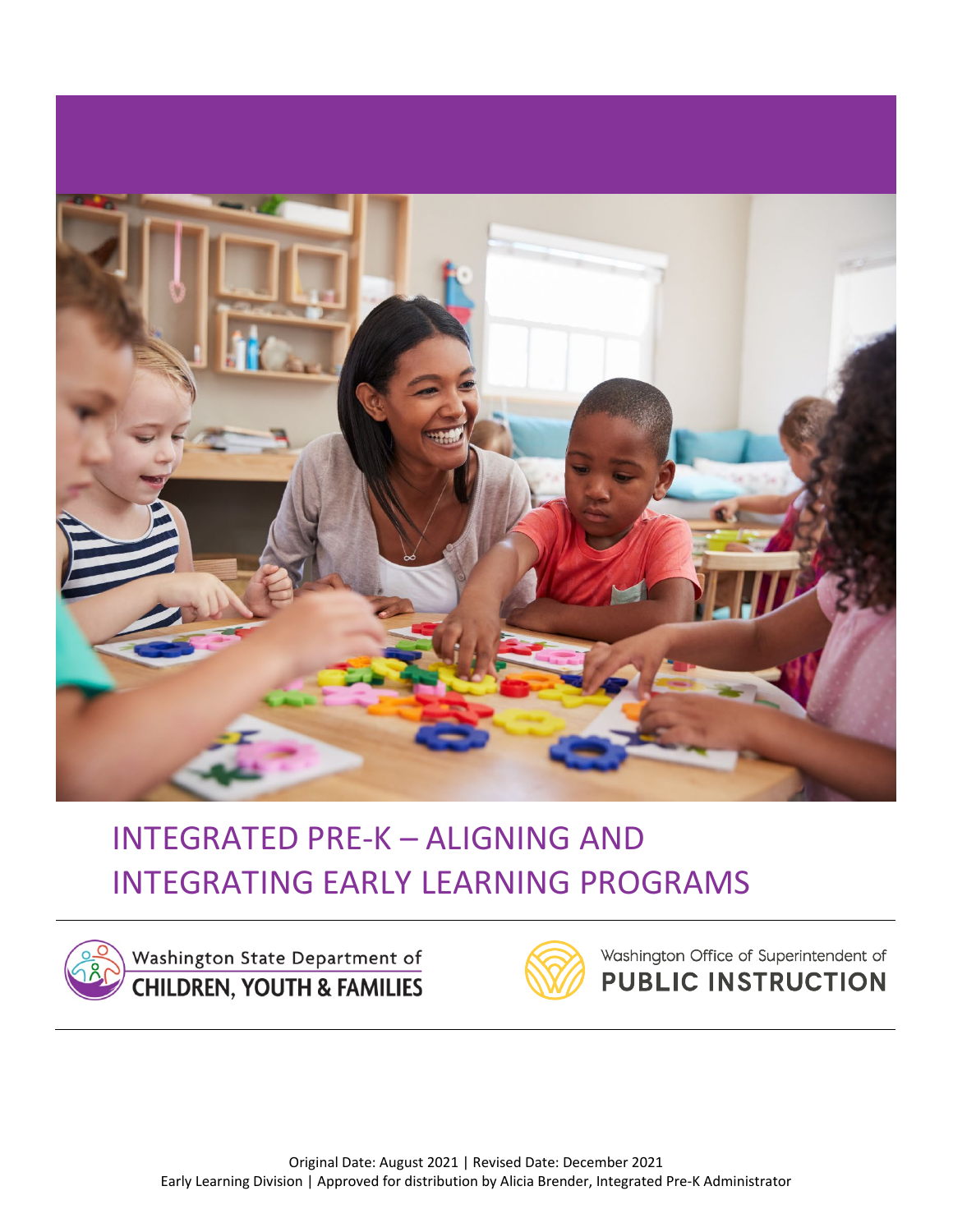### **Contents**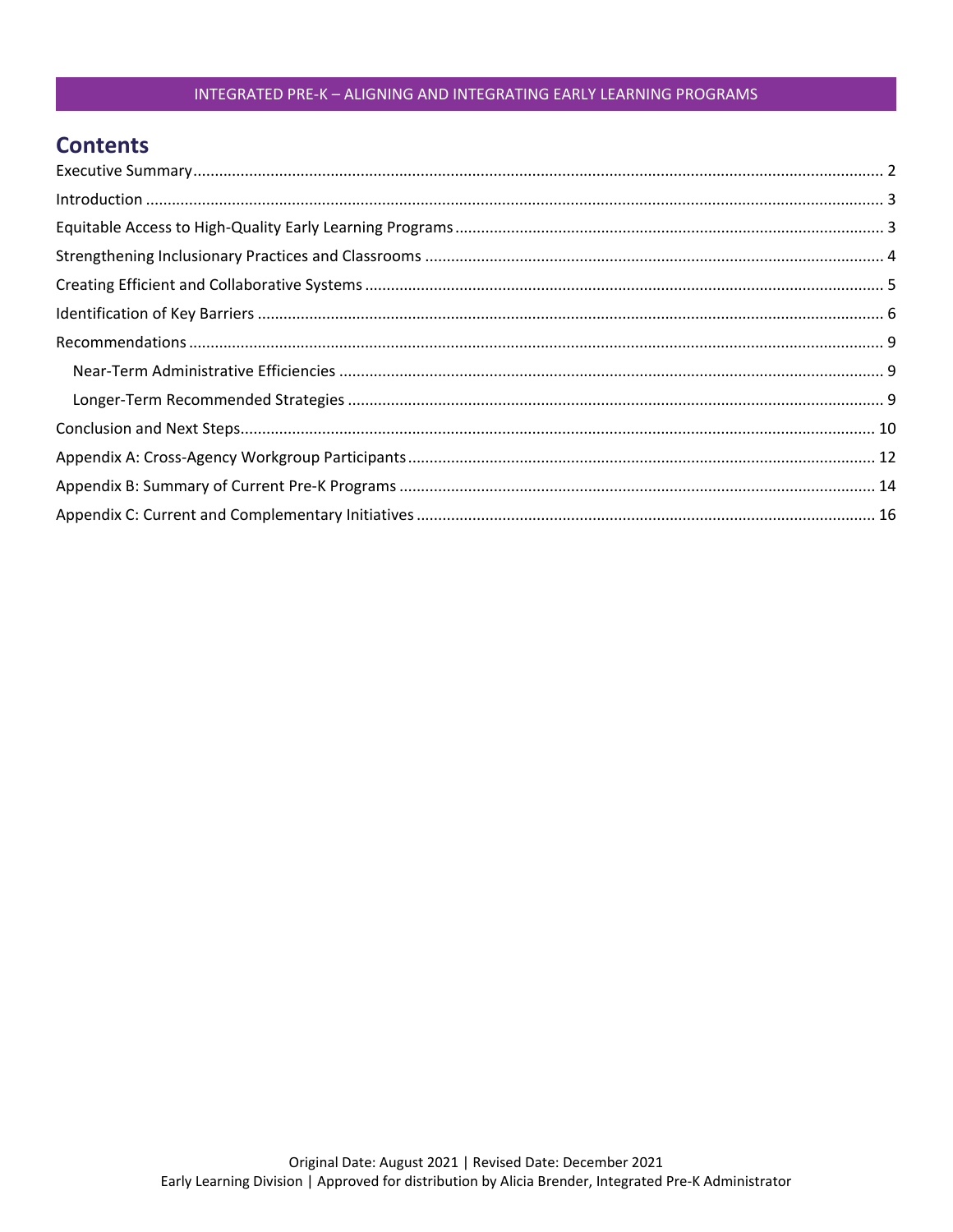### <span id="page-2-0"></span>**Executive Summary**

In January 2020, Gov. Jay Inslee issued [Directive of the Governor 20-01](https://www.governor.wa.gov/sites/default/files/directive/20-01%20-%20DCYF-OSPI%20Policy%20Directive%20%28Final%29.pdf) to Washington State Department of Children, Youth, and Families (DCYF) Secretary Ross Hunter and a letter to Office of Superintendent of Public Instruction (OSPI) Superintendent Chris Reykdal. The directive requested DCYF to collaborate with OSPI to identify near-term administrative efficiencies and longer-term strategies to improve the alignment and integration of high-quality early learning programs administered by both agencies.

The directive acknowledges the need for robust cross-sector partnerships to increase kindergarten readiness for Washington children by expanding access to high-quality pre-k programming through greater alignment and integration of existing systems. The complexities of the current systems, combined with national conversations about voluntary universal preschool, and the expansion of [Transitional Kindergarten](https://www.k12.wa.us/sites/default/files/public/Transitional_Kindergarten_FAQ%202021.pdf) (TK) in school districts across the state, present an opportunity to dig deeper into how DCYF and OSPI systems interact and bring about systematic changes needed to ensure Washington's children have access to high-quality, inclusive pre-k classrooms that make lasting impacts on their healthy development and school readiness.

DCYF and OSPI began these efforts right as the COVID-19 pandemic emerged in early 2020. With DCYF and OSPI responding to the immediate needs of clients and communities, the work to respond to this directive was delayed until summer 2020. Given this delay, the agencies were given a one-year extension, with a deadline to submit long-term system improvement recommendations in fall 2021. While continuing to respond to the ongoing pandemic, DCYF and OSPI formed a core team to drive coordination and planning, as well as a statewide cross-agency workgroup to advise the work. The cross-agency workgroup consisted of partners representing school district and community-based early learning programs, advocacy groups, community colleges, and other regional and state organizations. For a list of members, refer to **Appendix A**.

The two agencies operated with the following goal and vision for this work:

- The **goal** is to align and integrate early learning programs, specifically those that serve 3- to 5-year-olds, for the purpose of improved access and service delivery.
- The **vision** is an equity-based, whole-child educational system that provides all children and families with access to high-quality early learning opportunities. The system includes a continuum of placement options for children with disabilities and those furthest from opportunity in Washington State. The system works to eliminate opportunity gaps early, maximize administrative and funding efficiencies, and develop strong foundations for healthy child development and future learning.

The impetus of this goal and vision is to build awareness of the complex systems-level work that is needed to serve 3- to 5-year-olds in high-quality, inclusive classrooms using the various funding streams, policies, and regulations in a way that prioritizes equitable and inclusive practices that enhance the lives of children in our state.

This report contains an overview of the landscape of early learning programming in Washington, some of the key barriers faced by providers, and a set of recommended strategies for the next steps in making progress in improving the alignment and integration of high-quality early learning programs in Washington State.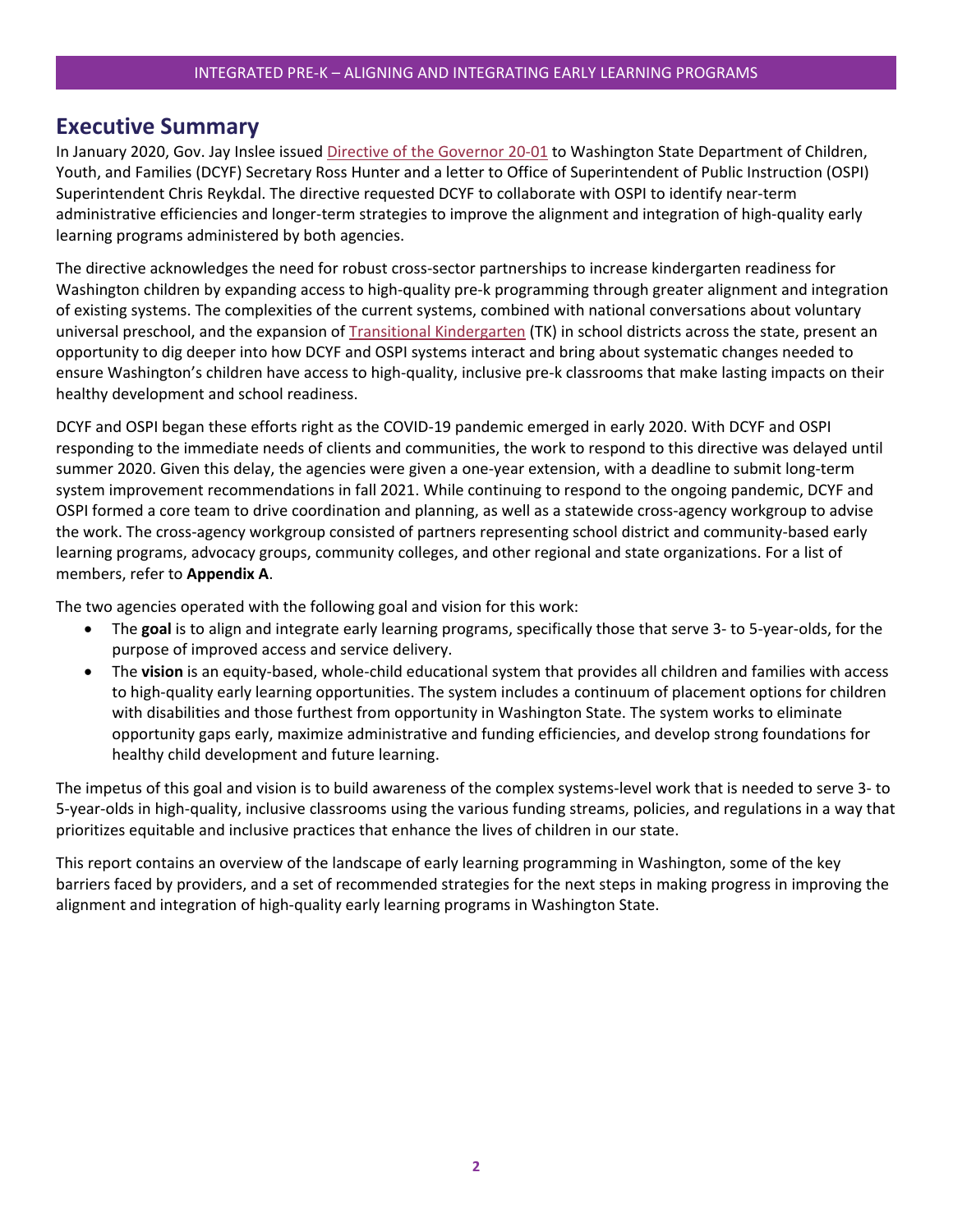### <span id="page-3-0"></span>**Introduction**

Full-day developmentally appropriate preschool programs enhance children's development, reduce opportunity gaps at kindergarten entry, and even have long-term benefits for children's school trajectories. [1](#page-3-2) Not only does high-quality child care and early education provide a strong foundation for young learners, but research has also shown that investments in high-quality early learning programs can contribute to a stronger economy, increased caregiver job stability, and a reduction in the cost for special education, healthcare, and criminal justice spending later in life.<sup>[2](#page-3-3)</sup>

Washington has a mixed delivery early learning system meaning there is a range of diverse early learning providers and program types spread across urban, suburban, and rural communities. For a list and definition of each of these program types, refer to **Appendix B**. The pre-k mixed delivery system is made up of tribal nations, community-based organizations, center and family home child care businesses, non-profit organizations, school districts, educational service districts, city and county government organizations, faith-based organizations, community colleges, and other entities. Washington's mixed delivery system is made possible through multiple funding streams that include federal, state, local, and private sources. Each program and funding stream is designed to allow providers to respond to the specific needs and preferences of children and families across the state.

During the 2021 Legislative Session, the Fair Start for Kids Act passed both chambers and was signed into law. The legislature found that high-quality child care and early learning are critical to a child's success in school and life. They recognized that high-quality, inclusive classroom settings are shown to reduce the opportunity gap for low-income children, children with disabilities, and children of color while consistently improving outcomes for all children both inside and outside of the classroom.

The experiences of the children and families served in current early learning systems call on us to create a more inclusive, high-quality system that increases access, improves services, and supports families in a more responsive manner. It is a shared goal between DCYF and OSPI that all Washington's children and youth grow up safe and healthy – thriving physically, emotionally, and educationally, and nurtured by family and community. As we move forward, DCYF and OSPI commit to centering this work around three core values:

- 1. **Equity**: Ensuring equitable access to high-quality early learning programs.
- 2. **Inclusion**: Strengthening inclusionary practices in all classrooms.
- 3. **Collaboration**: Creating efficient and collaborative systems that support the needs of families, students, and the providers who serve them.

### <span id="page-3-1"></span>**Equitable Access to High-Quality Early Learning Programs**

Many children and families in Washington do not have access to high-quality early learning opportunities. As a result, many children arrive at kindergarten less prepared with respect to both social and academic skills that are important for school success, with higher percentages of low-income and at-risk children starting behind. For example, in the 2019-20 school year, of the 81,694 students entering Washington kindergartens, 51.5% met expectations for children of the same age in the six areas of development and learning that the state uses to assess readiness. Among children of color, the percentage was 40%, and among children experiencing homelessness, it was 24.7%. These gaps persist as children continue their education[. Data from WaKIDS and Smarter Balanced Assessments \(SBA\)](https://www.k12.wa.us/sites/default/files/public/wakids/materials/pubdocs/LinkWaKIDS3rdOnePageFinal_20200714%20%28002%29.pdf) indicate a correlation between kindergarten-readiness and meeting 3rd-grade math and English Language Arts (ELS) standards.

There are also vast differences in the types of programming being offered (see Table 1: Variations in Pre-K Programs) across Washington. Working families needing full-time care are often left to piece together part-day programs, Family, Friends, and Neighbor (FFN), and other informal care to accommodate unmet child care needs. This is especially true for populations that have historically faced marginalization or are otherwise isolated. Washington State's children of color,

<span id="page-3-2"></span> <sup>1</sup> 2016. National Institute for Early Education Research. [How Much Can High-Quality Universal Pre-K Reduce Achievement Gaps?](https://nieer.org/research-report/much-can-high-quality-universal-pre-k-reduce-achievement-gaps)

<span id="page-3-3"></span><sup>&</sup>lt;sup>2</sup> [The Economics of Human Potential,](https://heckmanequation.org/resource/perrypreschool-midlife-toolkit/) Heckman.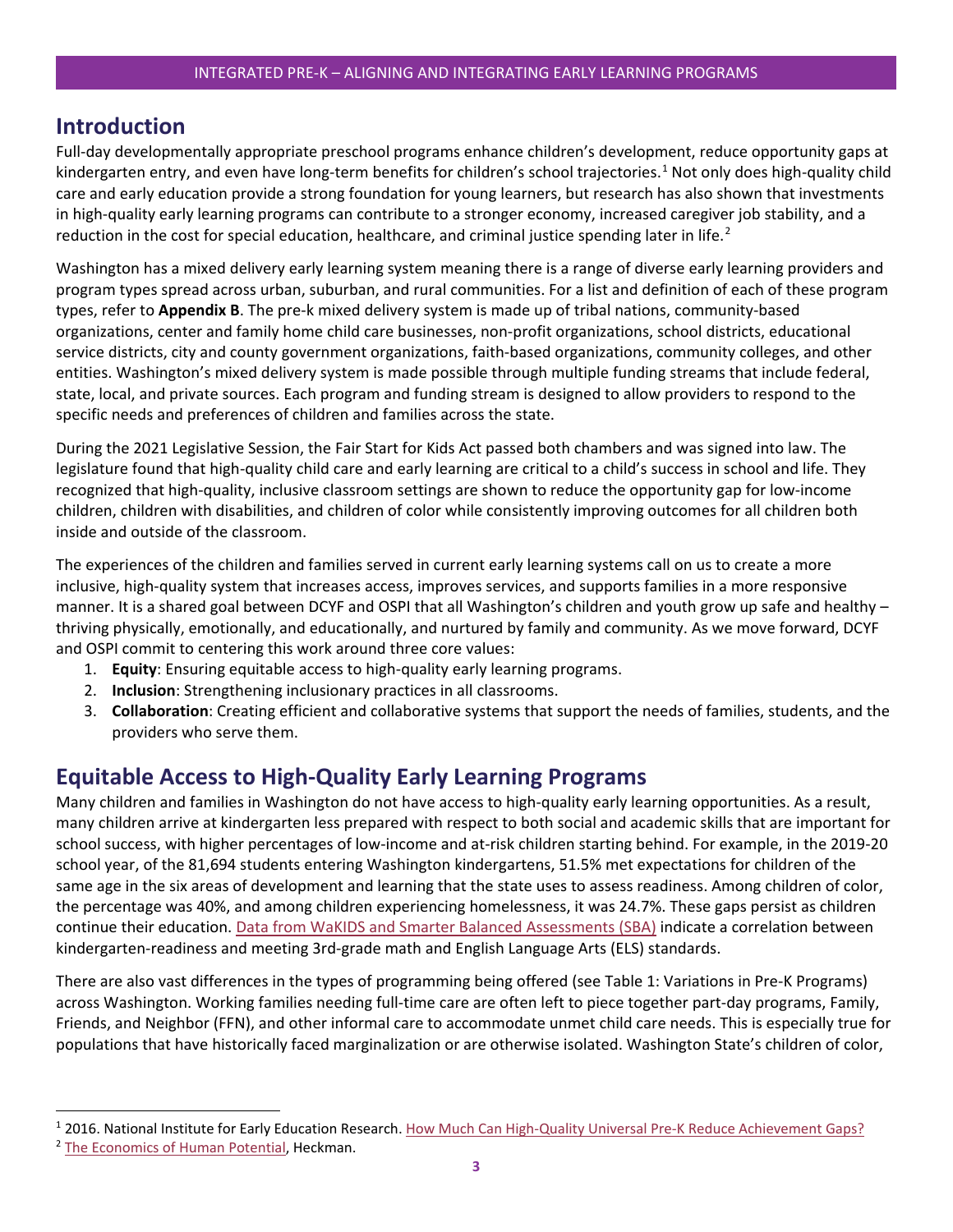children in some tribal communities, children with disabilities, and children who speak a language other than English as their first language continue to experience inequitable educational opportunities and outcomes.

There are also pronounced gaps in access to high-quality early learning programs for children in migrant families and families who are experiencing homelessness, and there are geographic regions within the state that have significant shortages of services and supports for families — particularly in rural and remote communities. These disparities are compounded when children have an Individualized Education Program (IEP) and/or do not meet income eligibility thresholds for early learning programs or child care programs.

| <b>Variables</b>             | <b>Options</b>                                  |
|------------------------------|-------------------------------------------------|
|                              | Public school<br>$\bullet$                      |
| Location                     | Child care center<br>$\bullet$                  |
|                              | Home-based setting<br>$\bullet$                 |
|                              | AIAN Early learning center or home<br>$\bullet$ |
|                              | Part Day<br>$\bullet$                           |
| <b>Length of Program Day</b> | School Day<br>$\bullet$                         |
|                              | <b>Working Day</b><br>$\bullet$                 |
| <b>Program Frequency</b>     | Several days a week<br>$\bullet$                |
|                              | Every day<br>$\bullet$                          |
|                              | Summer<br>$\bullet$                             |
| <b>Program Length</b>        | Academic year<br>$\bullet$                      |
|                              | Year-round<br>$\bullet$                         |
|                              | Evenings/weekends<br>$\bullet$                  |
|                              | Birth to 5<br>$\bullet$                         |
| <b>Age of Participants</b>   | 3- and 4-year-olds<br>$\bullet$                 |
|                              | 4-year-olds<br>$\bullet$                        |

#### *Table 1: Variations in Pre-K Programs*

### <span id="page-4-0"></span>**Strengthening Inclusionary Practices and Classrooms**

Inclusion is the belief and practice that all students have the right to meaningfully access academic and social opportunities in a regular early childhood program (RECP). RECP is a program that includes at least 50% non-disabled children (i.e., children who do not have an IEP).<sup>[3](#page-4-1)</sup> The desired results of inclusive experiences for children with and without disabilities and their families include a sense of belonging and membership, positive social relationships and friendships, parent choice, and development and learning to reach their full potential. Programs may include, but are not limited to: Head Start; Early Childhood Education and Assistance Program (ECEAP); kindergarten; TK; preschool classes offered to an eligible pre-k population by the public school system; private kindergartens or preschools; group child development centers; or licensed child care. According to the 2020 Annual Federal Child Count and Least Restrictive Environment Data Report, there are currently 10,122 children 3 to 5 years of age with disabilities in Washington with an IEP, of which only 2,136 are served in an RECP. This places Washington 54 of 59 in states/territories providing students with disabilities ages 3 to 5 in preschool access to an RECP with most of the specially designed instruction occurring with the child's non-disabled peers. The current implementation of inclusionary practices in our early childhood programs has elevated the need for respective state agencies, regional, and local level partners to reassess their practices to ensure equitable access to high-quality learning opportunities for children impacted by the intersectionality of the compounding variables discussed in this report.

The defining features of inclusion that can be used to identify high-quality early childhood programs and services are access, participation, and supports.

<span id="page-4-1"></span><sup>&</sup>lt;sup>3</sup> [Washington Administrative Code 392-172A-01152](https://app.leg.wa.gov/wac/default.aspx?cite=392-172a-01152)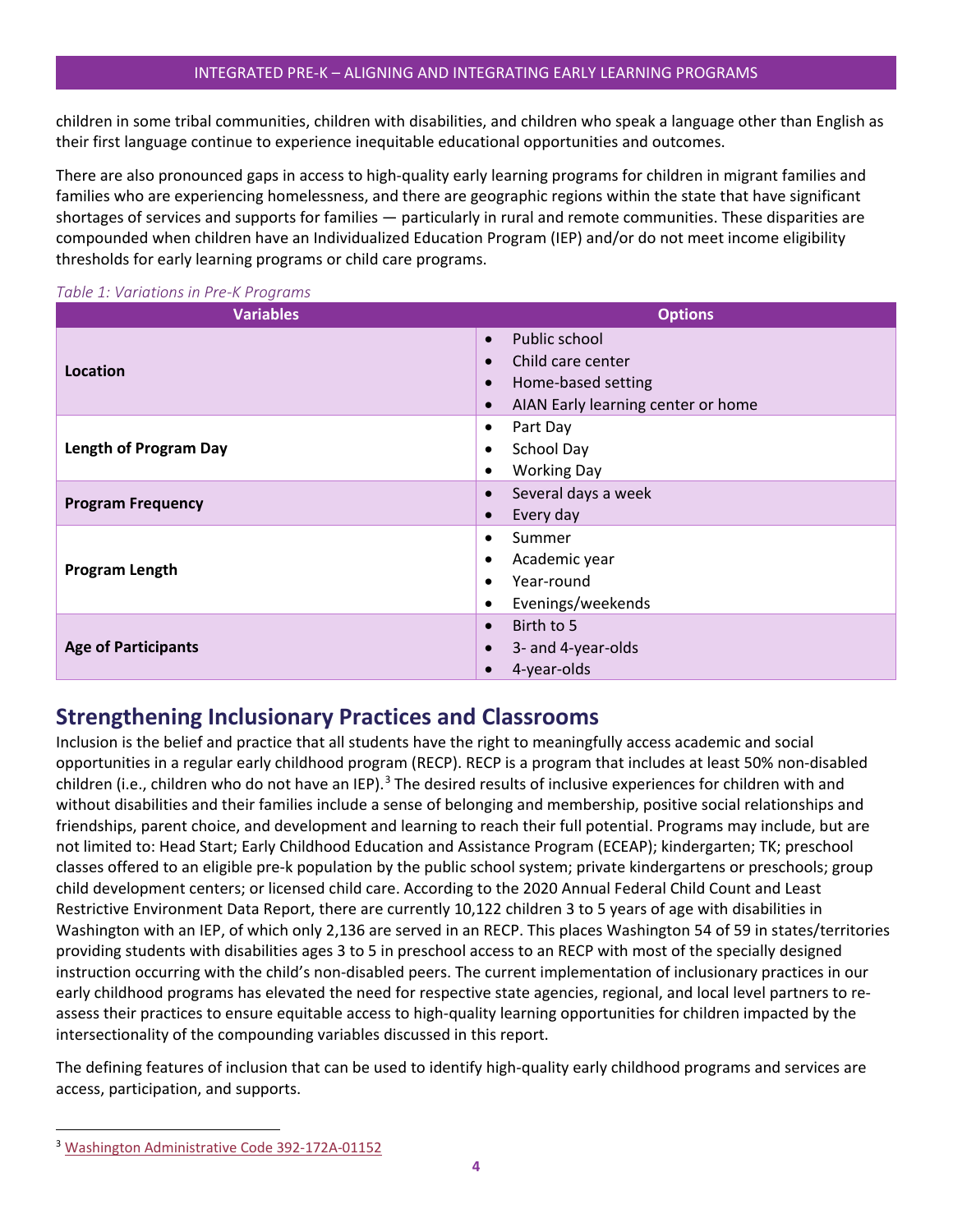As outlined in state regulations (Washington Administrative Code [392-172A-02050](https://apps.leg.wa.gov/WAC/default.aspx?cite=392-172A-02050) an[d 392-172A-02055\),](https://apps.leg.wa.gov/WAC/default.aspx?cite=392-172A-02055) school districts have a federal obligation to provide both a continuum of alternative placement options for students with disabilities ages 3 to 5, as well as access to the least restrictive environment, which may include access to an RECP taking into consideration the maximum extent appropriate in the general education environment with students who are nondisabled in either district-based or community-based settings.

Given the barriers to high-quality early learning opportunities and the low numbers of children on an IEP currently being served in an RECP, there are multiple opportunities to build upon and leverage our system to integrate and expand highquality early learning programming that have proven outcomes and embedded quality supports.

### <span id="page-5-0"></span>**Creating Efficient and Collaborative Systems**

Washington's pre-k system is built upon decades of expertise and existing infrastructure in the child care and education sectors. Table 2 shows the various funding sources, program standards, and total students served by each source in the 2019-20 fiscal year. Each early learning program comes with its own set of requirements, oversight, and associated quality measures or standards. In addition, the multiple funding streams feeding into each of these programs also come with their own regulations and restrictions.

OSPI, DCYF, and the Association of Educational Service Districts (AESD) partner with regional agencies (Child Care Aware of Washington, Help Me Grow, Washington Communities for Children) to create tools and processes for a single point of entry for families of children ages 3 to 5 and IEP teams. Coordinated recruitment and enrollment require that eligibility for Head Start, ECEAP, McKinney Vento, and IEP take precedence in identifying a continuum of placement options. Coordinated recruitment and enrollment assure families that community early learning programs are working together in ways that maximize resources and serve the most children possible.

| Program                                                                | <b>Administration and</b><br><b>Oversight</b>                                   | <b>Current Funding</b><br><b>Level</b> | <b>Quality Measures</b>                                                                                                         | <b>Total Students</b><br>Served*                                                                           |
|------------------------------------------------------------------------|---------------------------------------------------------------------------------|----------------------------------------|---------------------------------------------------------------------------------------------------------------------------------|------------------------------------------------------------------------------------------------------------|
| <b>ECEAP</b>                                                           | <b>DCYF</b>                                                                     | \$158,318,000                          | <b>ECEAP Performance Standards</b><br>RCW 43.216.085                                                                            | 14,641                                                                                                     |
| <b>Head Start</b>                                                      | Department of<br>Health and Human<br>Services (Federal)                         | \$109,272,732                          | <b>Head Start Performance</b><br><b>Standards</b>                                                                               | 8,469                                                                                                      |
| Part B, IDEA<br>619 (ages 3-5)                                         | OSPI and USDOE                                                                  | \$8,503,692                            | <b>Early Childhood Outcome</b><br>Indicators                                                                                    | 10, 122                                                                                                    |
| <b>Transitional</b><br>Kindergarten                                    | <b>OSPI</b>                                                                     | \$5,822,736                            | The 5 Pillars<br>RCW 28A.150.315<br>RCW 28A.150.200<br>RCW 28A.150.220                                                          | 839                                                                                                        |
| <b>Title I-Building or</b><br><b>District Level Pre-K</b><br>Classroom | OSPI and USDOE                                                                  | \$1,107,408                            | <b>Head Start Performance</b><br>Standards 1302 Subpart C-<br><b>Education and Child</b><br><b>Development Program Services</b> | Difficult to determine<br># of students served<br>based on current<br>federal data collection<br>processes |
| <b>Working</b><br><b>Connections Child</b><br><b>Care Subsidy</b>      | Department of<br><b>Health and Human</b><br>Services (Federal) /<br><b>DCYF</b> | \$323,047,779                          | WAC Chapter 110-15<br>WAC Chapter 110-300<br>RCW 43.216.085                                                                     | 110,428                                                                                                    |

#### *Table 2: Funding Supporting Pre-K Programming with DCYF or OSPI Oversight (2019-20)*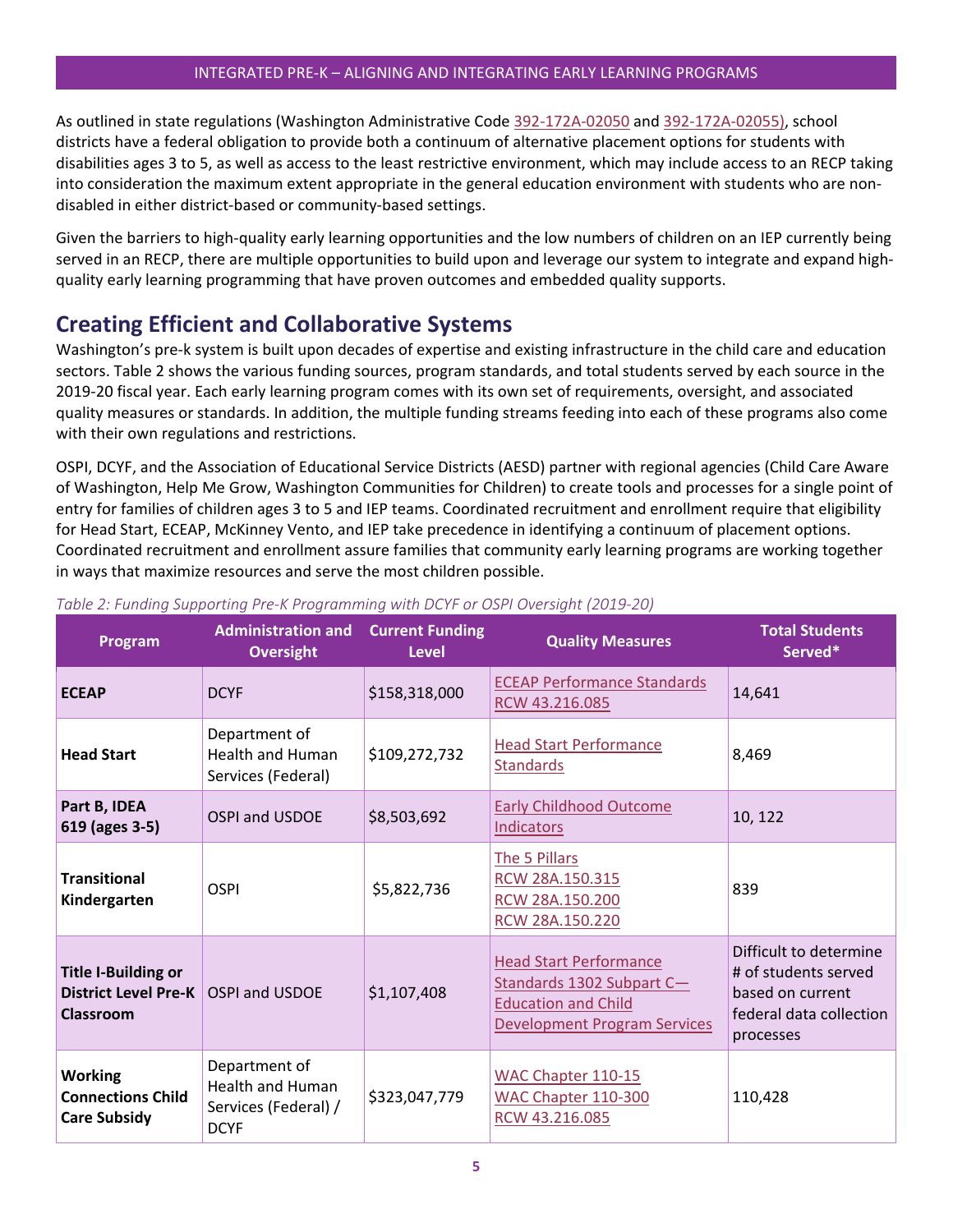Early learning programs frequently leverage multiple funding sources in a single setting. Differences in regulations among program types/funding sources make it challenging for some providers to create and maintain integrated, highquality, and inclusive settings that support the needs of all children and offer a continuum of placement options for students with disabilities. Additionally, rate structures for both ECEAP and Working Connections Child Care (WCCC) subsidy have not covered the full cost of the programs. They are therefore often inconsistent with the funding structures of other programs. These challenges, combined with recent policy changes (e.g., the Fair Start for Kids Act and revisions to Chapter 392-172A WAC clarifying provisions related to Least Restrictive Environment and continuum of alternative placement options), ongoing learning about how to provide inclusive opportunities that support all learners, and the emergence of TK, have resulted in the need for DCYF and OSPI to reevaluate how to better support various early learning providers to offer a high-quality, evidence-based continuum of inclusive placement options for children of all needs and abilities.

State and national leaders are discussing future plans for voluntary universal preschool. In this model, all children would have access to a high-quality preschool program, regardless of their family's income. Recent legislative changes in Washington made significant changes to ECEAP entitlement, including the shift from using the Federal Poverty Level as the threshold for income eligibility to using the State Median Income for ECEAP and WCCC. These changes and this momentum present an opportunity for ongoing cross-agency collaboration to determine the true implications and opportunities of our existing infrastructure and identify how to integrate well-supported, high-quality programming.

A mixed delivery system is important for supporting choice and flexibility for families, ensuring high-quality experiences for children, and promoting diversity in the provider network. As Washington makes progress toward the goal of universal access to preschool experiences for all interested families and children, it is critical that we tap into the existing strengths of our mixed delivery system to:

- 1. Remove barriers created through the use of multiple funding sources, policies, and regulations.
- 2. Ensure adequate placement options/access to an RECP for children with disabilities.
- 3. Create greater alignment among programs (e.g., coordinated recruitment and enrollment, curriculum, quality).
- 4. Expand systems that are responsive to child and family needs, including comprehensive services, translation/interpretation, transportation needs, and work schedules.

### <span id="page-6-0"></span>**Identification of Key Barriers**

The wide variety of early learning programs and associated funding sources have different rules, regulations, and pedagogies, making alignment and integration challenging. There is a strong desire for more support at the school district level and for community-based early learning providers for building high-quality early programs and partnerships that meet the needs of families and children.

DCYF and OSPI believe that an integrated and collaborative system includes the following elements:

- Quality programming for all children.
- Qualified and trained educators in all classrooms.
- Coordination among programs serving 3- to 5-year-olds in school communities, especially for children with disabilities.
- Access to services for students with disabilities in regular early childhood classrooms.
- A system of professional development that supports staff and educators.
- Clear and appropriate licensing requirements.
- Streamlined and coordinated data collection and coordination.

For providers to offer multiple programs or combine programs to meet the needs of their communities, we must examine ways to streamline regulatory functions across the various early learning programs in a manner that allows for the braiding of multiple funds in school and community-based settings. Table 3 summarizes some of the key challenges faced by providers and/or families that have been elevated through this first phase of work.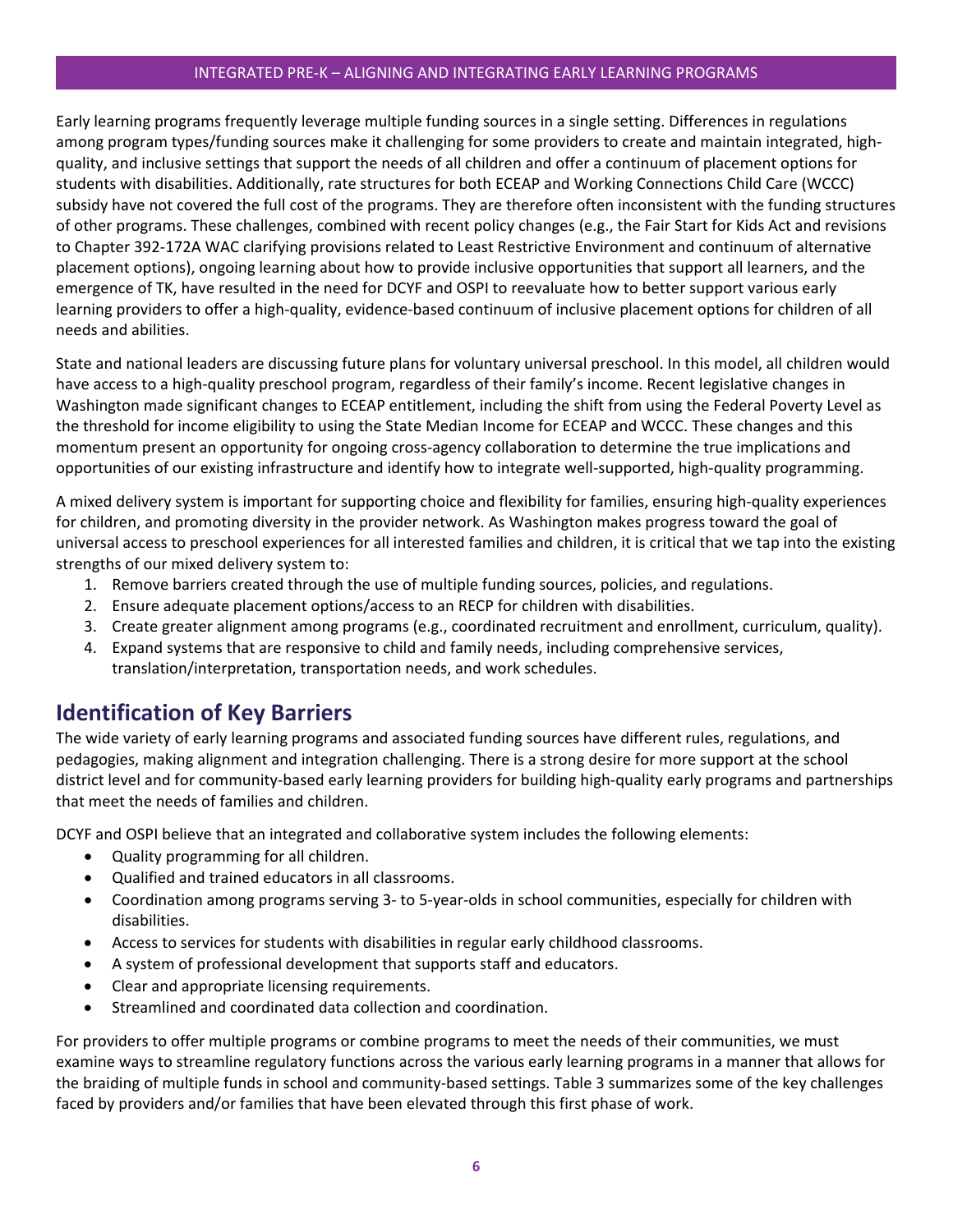### *Table 3: Key Challenges*

| <b>Key Challenges</b>                                                                                                                                                        | <b>Identified Issues</b>                                                                                                                                                                                                                                                                                                                                                                                                                                                                                                                                                                                                                                                                                                                                                                                                                                                                                                                                                                                                                                                                                                                                                                                                                                                                                                                                                                                                                                                                                                                                                                                                                                                                                                                                                                                                                                                                                                                                                                                                           |  |  |
|------------------------------------------------------------------------------------------------------------------------------------------------------------------------------|------------------------------------------------------------------------------------------------------------------------------------------------------------------------------------------------------------------------------------------------------------------------------------------------------------------------------------------------------------------------------------------------------------------------------------------------------------------------------------------------------------------------------------------------------------------------------------------------------------------------------------------------------------------------------------------------------------------------------------------------------------------------------------------------------------------------------------------------------------------------------------------------------------------------------------------------------------------------------------------------------------------------------------------------------------------------------------------------------------------------------------------------------------------------------------------------------------------------------------------------------------------------------------------------------------------------------------------------------------------------------------------------------------------------------------------------------------------------------------------------------------------------------------------------------------------------------------------------------------------------------------------------------------------------------------------------------------------------------------------------------------------------------------------------------------------------------------------------------------------------------------------------------------------------------------------------------------------------------------------------------------------------------------|--|--|
| <b>Key Challenge #1:</b><br>Inconsistent program<br>quality and<br>accountability<br>structures.                                                                             | Programs administered by DCYF and OSPI have differing governance structures and<br>a)<br>requirements/standards for program approval, quality reviews and measures, and<br>improvement planning.<br>DCYF-administered programs are currently aligned with and guided by foundational<br>b)<br>licensing standards, the state's Quality Rating and Improvement System known as Early<br>Achievers, and ECEAP performance standards.<br>School districts often provide multiple types of programming to meet the needs of their<br>$\mathsf{c}$<br>communities. Varying requirements surrounding quality programming and processes<br>create barriers to implementing integrated, inclusive classrooms. In addition to meeting<br>ECEAP standards (when the program is in a school setting), school districts utilize a<br>combination of continuous improvement efforts such as the Washington School<br>Improvement Framework, as part of the Every Student Succeeds Act (ESSA) federal<br>accountability program, which includes tiered support for all school improvements efforts.<br>Developmental preschool, which is operated by local school districts, is assessed relative to<br>$\mathsf{d}$<br>a different set of standards. These programs use the state and federal regulations for the<br>Individuals with Disabilities Education Act (IDEA) Part B, which require annual growth<br>monitoring to assess academic gains of students compared with typically developing peers.<br>TK, also operated by local school districts, is held accountable to the statute for full-day<br>e)<br>kindergarten (RCW 28A.150.315) and is guided by the Five Pillars.<br>American Indian and Alaska Native Head Start programs may follow additional regulations<br>f)<br>and operate under multiple agencies.<br>Federally recognized tribes receive CCDF grants with requirements for mandatory<br>g)<br>fingerprint background checks, health and safety training, and tribal licensing or state<br>certification for payment. |  |  |
| Key Challenge #2:<br>Insufficient<br>coordination among<br>programs serving 3-<br>to 5-year-olds in<br>school community,<br>especially for<br>children with<br>disabilities. | Lack of resources needed to develop early learning programs in schools and to be able to<br>a)<br>provide services in the family's preferred location, whenever possible.<br>While children with an IEP for Special Education services are automatically eligible for<br>b)<br>programs such as ECEAP, capacity/availability of ECEAP slots is limited, leaving families to<br>look elsewhere.<br>Lack of awareness of neighboring program options among pre-k providers, including the<br>C)<br>different types of programs in the community, slot availability, qualification requirements,<br>and rules/regulations/policies associated with each program.<br>Lack of framework or structure and funding to support coordinated recruitment and<br>d)<br>enrollment efforts at local, regional, government-to-government, and statewide levels.<br>Absence of notification systems for providers to signal the establishment of a new<br>e)<br>classroom or program to serve 3- and 4-year-old children.                                                                                                                                                                                                                                                                                                                                                                                                                                                                                                                                                                                                                                                                                                                                                                                                                                                                                                                                                                                                                        |  |  |
| Key Challenge #3:<br>Lack of coordination<br>and resources to<br>meet the unique<br>needs of children<br>with disabilities in<br>regular early<br>childhood programs.        | Insufficient and inadequate placement options/access for students with disabilities in an<br>a)<br>RECP.<br>Insufficient understanding across programs regarding continuum of placement options<br>b)<br>within communities and various inclusive models. More capacity-building across programs<br>is needed to ensure all potential placement options are considered by IEP teams and<br>recruitment/enrollment is appropriate.<br>Current practices limit access to an RECP due to program enrollment procedures, timelines<br>C)<br>established by state and federal law, and classroom ratios. Current practices are not<br>consistently aligned with vetted research around the delivery of specially designed<br>instruction (SDI) occurring in an RECP with peers and co-teaching partners.                                                                                                                                                                                                                                                                                                                                                                                                                                                                                                                                                                                                                                                                                                                                                                                                                                                                                                                                                                                                                                                                                                                                                                                                                                |  |  |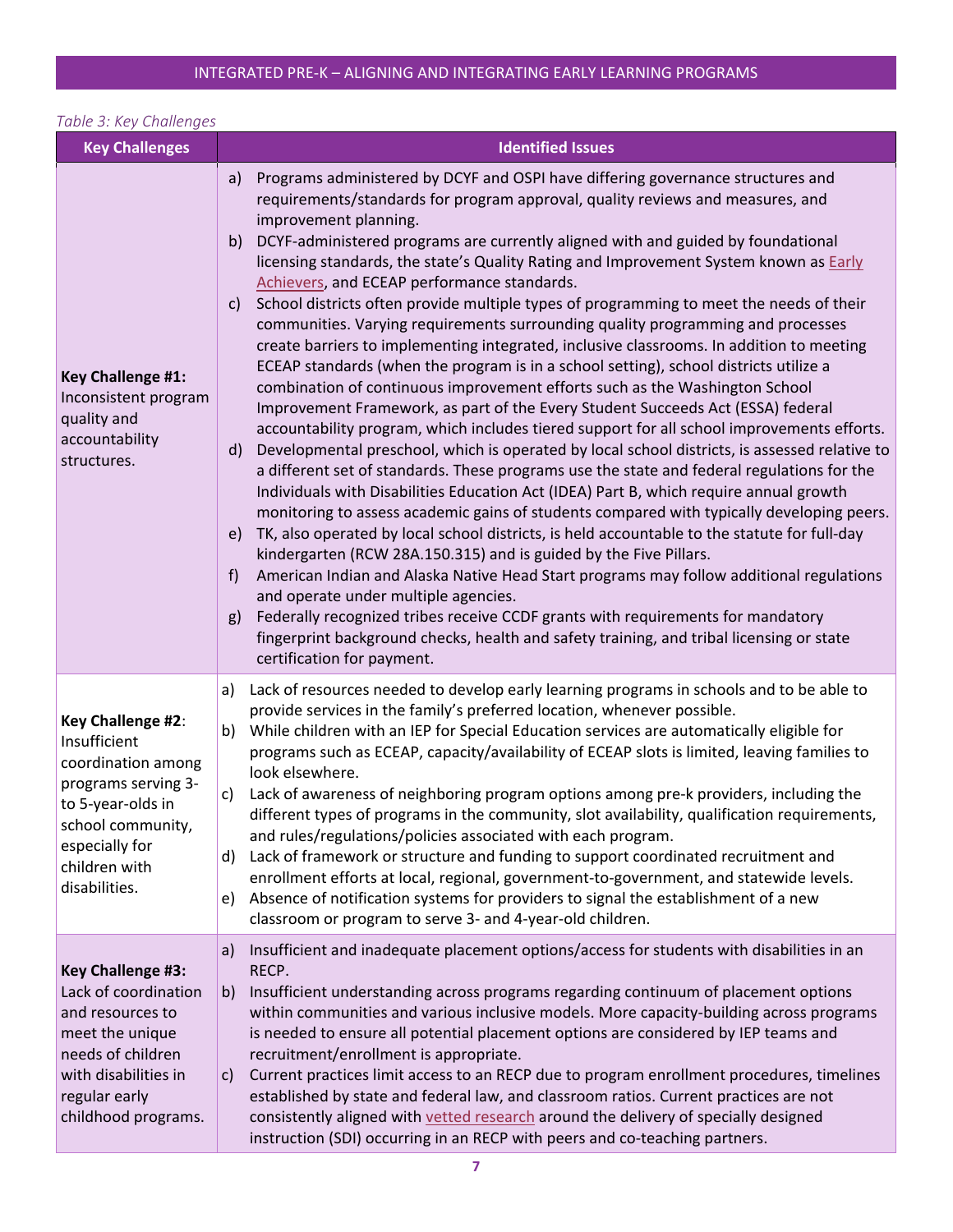|                                                                                  | d) Children with an IEP and/or complex needs require a spectrum of support that staff leading<br>an RECP may not be equipped to facilitate without the support of their local school and the<br>child's IEP team.<br>Conflicting policy and the need for expanded placement options to support children with<br>e)<br>IEPs limit cross-agency partnering, which, in turn, limit opportunities for students to be<br>supported in their natural environment with same-aged peers.<br>More coordination and support are needed to ensure that if and when community partners<br>f)<br>are enrolling children with IEPs, community partners providing delivering SDI are included in<br>IEP team meetings and decision-making to ensure that the child/children's specific needs<br>are met and that programs get the necessary supports and professional development to<br>increase skillsets.                                   |
|----------------------------------------------------------------------------------|--------------------------------------------------------------------------------------------------------------------------------------------------------------------------------------------------------------------------------------------------------------------------------------------------------------------------------------------------------------------------------------------------------------------------------------------------------------------------------------------------------------------------------------------------------------------------------------------------------------------------------------------------------------------------------------------------------------------------------------------------------------------------------------------------------------------------------------------------------------------------------------------------------------------------------|
| Kay Challenge #4:<br>Discrepant<br>Regulatory<br>Frameworks.                     | Financial pressures due to navigating overlapping or conflicting regulations.<br>a)<br>Regulation and oversight of multiple agency requirements, as well as state versus county<br>b)<br>fire marshal requirements, result in duplication of effort and loss of available and compliant<br>educational space.<br>Lack of a unified background check process across both agencies create redundancies that<br>C)<br>are time-consuming and prohibitive for staff participation.                                                                                                                                                                                                                                                                                                                                                                                                                                                 |
| <b>Key Challenge #5:</b><br>Data Collection,<br>Assessment, and<br>Coordination. | Data collection and reporting systems are inconsistent across programs, including, but not<br>a)<br>limited to, data about program requirements, facility needs, and staffing making it difficult<br>for data to be readily available and actionable.<br>b) There is a need for a coordinated data system to show available early learning program<br>options, funding, expenditures, and outcomes to improve program implementation for<br>partners attempting to braid funding and integrate programming.                                                                                                                                                                                                                                                                                                                                                                                                                    |
| Key Challenge #6:<br>Professional<br>Development<br>Systems and<br>Tracking.     | Multiple systems are used to track professional development for staff with limited<br>a)<br>interaction and compatibility among them.<br>K-12 educators (including paraeducators) track their progress toward maintaining and<br>b)<br>renewing certificates through clock hours which are continuing hours of professional<br>development by entering those hours into the E-Certification (eCert).<br>K-12 certificated teaching and administrative staff also identify areas of need for<br>c)<br>professional development through the evaluation system.<br>DCYF tracks employee information, background checks, and education verification via the<br>d)<br>Managed Education and Registry Information Tool (MERIT). MERIT collects information<br>about early learning workforce requirements and accomplishments.<br>Early learning providers must complete annual STARS (EQUAL) Hours, also tracked by<br>e)<br>MERIT. |
| <b>Key Challenge #7:</b><br>Educator<br>Qualifications.                          | Differences in staff titles, roles, and qualifications make hiring, training, and tracking<br>a)<br>educators who work across different early learning programs in school districts and<br>community-based providers challenging.<br>b) Differences in pay scales and compensation packages create disparities amongst staff in the<br>same school and can be a barrier to hiring.<br>Some differences interfere with the ability of district staff to deliver Part B services to SWD,<br>c)<br>even when programs are in schools. They also limit the ability of districts to use the existing<br>district paraeducator pool.<br>d) Staff certificates and credentials for each role have different requirements. Most certificates<br>are earned-degree for the specific role.                                                                                                                                               |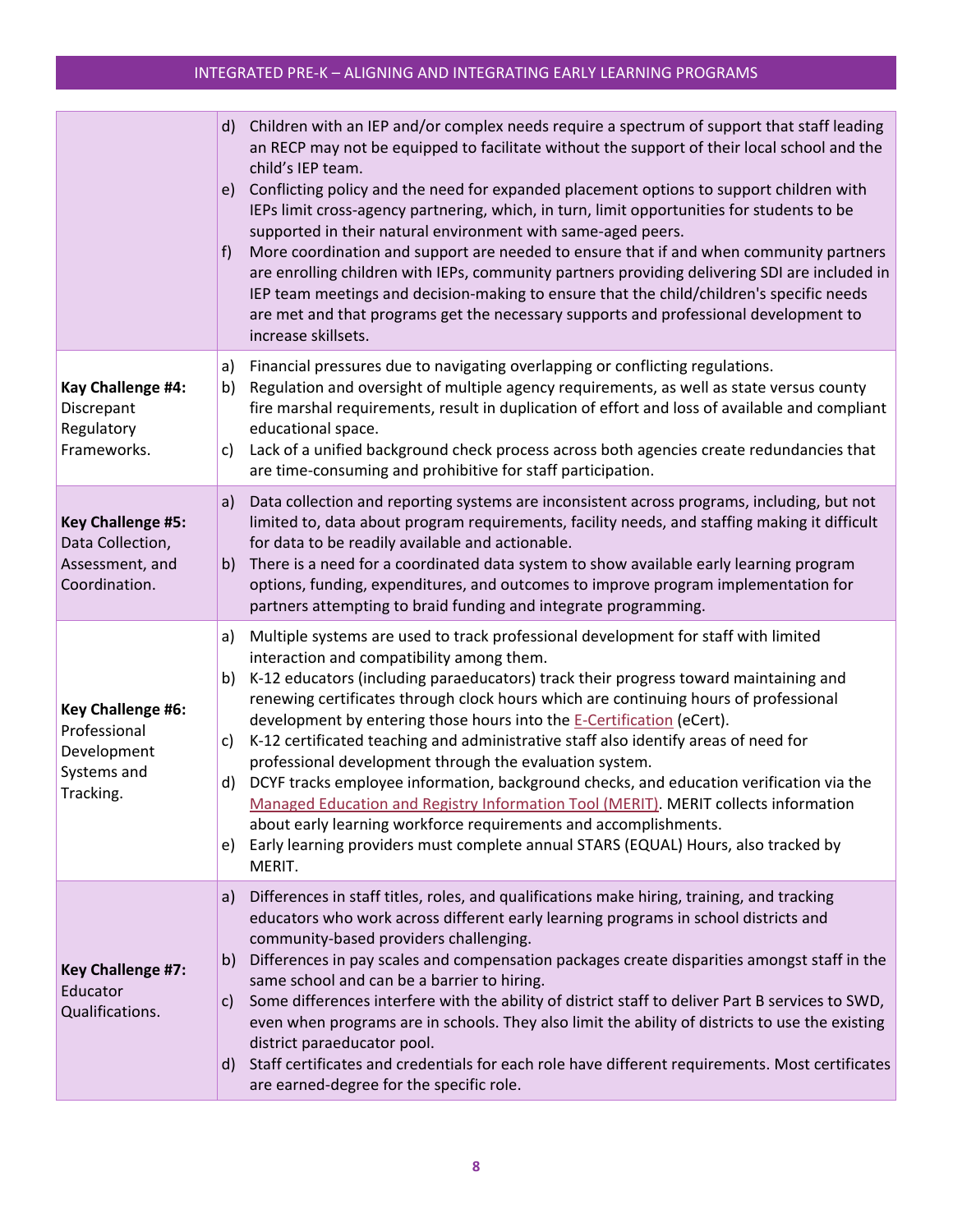Many of the identified challenges require cross-sector approaches to increase access to inclusive, high-quality pre-k classrooms by establishing coordinated resources and resolving some of the regulatory barriers to administering programs serving 3- to 5-year-old children in a way that honors the strengths and capabilities of our systems. To learn more about current and complementary initiatives related to this effort, see **Appendix C**.

### <span id="page-9-0"></span>**Recommendations**

This report draws on shared values of equity, inclusion, and collaboration. These recommendations focus on systemic next steps to support children, families, and the communities where they live while ensuring healthy child development and access to developmentally appropriate, inclusive practices. Guided by what we know about 3- to 5-year-olds in the state, the current early learning landscape, the impact of quality programs, identification of key challenges, and statewide partner/collaborator input, DCYF and OSPI present initial recommendations intended for near- and long-term implementation that will drive progress in our state. With these initial recommendations, we are taking new steps to close the opportunity gap for children and their families and to ensure that all early learning programs and services are designed and resourced adequately to promote equitable access for all children.

### <span id="page-9-1"></span>**Near-Term Administrative Efficiencies**

The following is a list of immediately actionable strategies to support the current landscape of early learning and make progress on mitigating some of the challenges outlined in this report. These efforts are already underway and aim to support local partners in implementing high-quality, coordinated systems that support 3- to 5-year-olds.

#### *Table 2: Near-Term Administrative Efficiencies*

| <b>Near-Term Strategy</b>                                                                                                                                                                                                                                  | <b>Lead Agency</b> |
|------------------------------------------------------------------------------------------------------------------------------------------------------------------------------------------------------------------------------------------------------------|--------------------|
| Near-Term Strategy #1: Create regional and local level coordinated recruitment and<br>enrollment partnership groups.                                                                                                                                       | DCYF/OSPI          |
| Near-Term Strategy #2: Leverage existing efforts of the Help Me Grow system, Child Care<br>Aware, Tribal Early Learning Initiative, and the growing Family Resource Centers to support<br>families in their search for child care and pre-k opportunities. | <b>DCYF</b>        |
| <b>Near-Term Strategy #3:</b> Create a shared communication plan for community and district-<br>based providers and families to ensure information is disseminated in an ongoing, clear, and<br>timely manner.                                             | DCYF/OSPI          |
| Near-Term Strategy #4: Leverage current evidence-based practices around quality and<br>inclusion through the Early Childhood Technical Assistance Center (ECTAC) and OSPI's Early<br><b>Childhood Special Education Initiatives.</b>                       | DCYF/OSPI          |

### <span id="page-9-2"></span>**Longer-Term Recommended Strategies**

Phase two of this work, to be conducted over the coming years, provides the opportunity for further exploration of changes to programs, practices, and policies that would be beneficial. In this phase, we will reorganize and recalibrate the workgroup in a way that maximizes the unique diversity of the pre-k provider base and utilizes their core strengths to build upon the existing structures represented in our partners. Table 3 includes a list of long-term recommended strategies, which serve as a work plan for next year.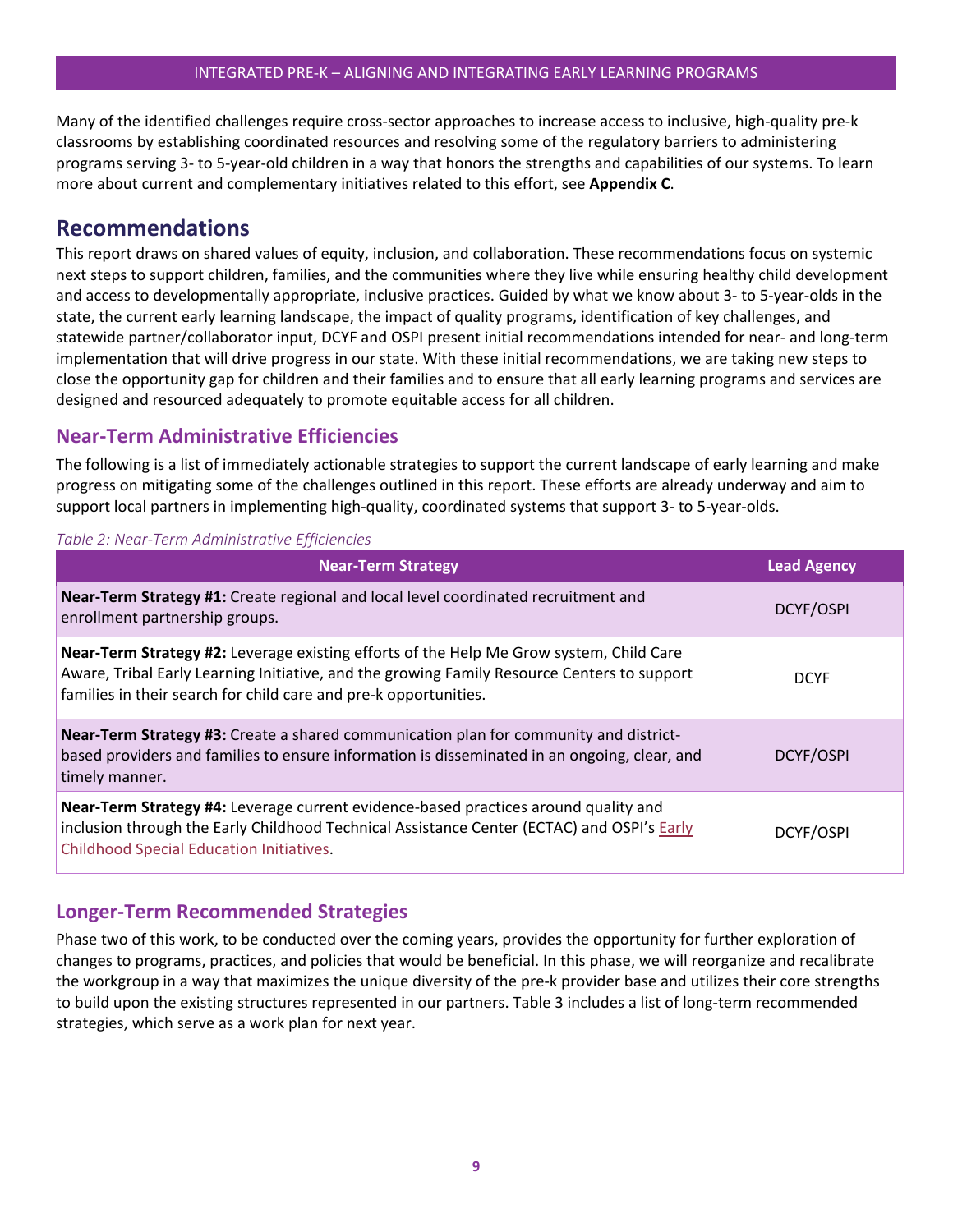#### *Table 3: Long-Term Recommended Strategies*

| <b>Long-term Recommended Strategies</b>                                                                                                                                                                                                                                                                                                                                                                       | Who                              |
|---------------------------------------------------------------------------------------------------------------------------------------------------------------------------------------------------------------------------------------------------------------------------------------------------------------------------------------------------------------------------------------------------------------|----------------------------------|
| Long-Term Strategy #1: Build a notification system for opening and operating new programs<br>serving 3- and 4-year-olds to support coordinated recruitment, enrollment, and service<br>delivery.                                                                                                                                                                                                              | DCYF/OSPI                        |
| Long-Term Strategy #2: Conduct an analysis of quality and accountability measures utilized by<br>DCYF-administered and school district-specific programs. Identify policy changes and make<br>progress toward increasing alignment while removing duplicative or regulatory barriers that<br>are program-specific to support program integration.                                                             | DCYF/OSPI                        |
| Long-Term Strategy #3: Support and fund staff who have designated roles within both<br>agencies to facilitate shared governance and communicate knowledge of shared practices<br>related to proven outcomes.                                                                                                                                                                                                  | Legislative Funding              |
| Long-Term Strategy #4: Develop case studies of integrated pre-k program models for analysis<br>and highlight/develop exemplars for the state.                                                                                                                                                                                                                                                                 | DCYF/OSPI                        |
| Long-Term Strategy #5: Identify policy and funding barriers impacting program operations:<br>staff recruitment and retention, transportation, nutrition services, and facility needs. Make<br>recommendations to inform the 2023-25 biennium.                                                                                                                                                                 | DCYF/OSPI<br>Legislative Funding |
| Long-Term Strategy #6: Explore and analyze how to share information between and across<br>professional development tracking systems, including coordination around basic health and<br>safety training, continuing education, and clock hours. Make recommendations to inform the<br>2023-25 biennium.                                                                                                        | DCYF/OSPI<br>Legislative Funding |
| Long-Term Strategy #7: Conduct an analysis of educator qualifications and pay parity building<br>from recommendations made by the Compensation Technical Workgroup in 2019 and updated<br>to reflect the impact of the pandemic. Make recommendations to inform the 2023-25<br>biennium.                                                                                                                      | DCYF/OSPI<br>Legislative Funding |
| Long-Term Strategy #8: Design and implement a training and technical assistance framework<br>to support shared practices across systems and coordinated implementation of pre-k<br>programming, including a regional/local support structure and tool kit to inform<br>implementation (braided funding, classroom models, staffing structures, etc.). Make<br>recommendations to inform the 2023-25 biennium. | DCYF/OSPI<br>Legislative Funding |

### <span id="page-10-0"></span>**Conclusion and Next Steps**

Washington has an opportunity to reimagine a stronger, more aligned early learning and education system that prioritizes quality, inclusion, and family choice. High-quality early learning programs promote children's development, learning, health, and safety. Longitudinal research shows that high-quality programming brings lasting impacts to the lives of our state's young learners from kindergarten and into adulthood.

The various funding sources available to support early learning programming have differing rules, regulations, and philosophies, making alignment and integration challenging. There is a strong desire for more support at the school district level for building high-quality early programs and partnerships.

Support of this report's recommended strategies will allow teams at DCYF and OSPI to develop a path forward in addressing the challenges identified. Collaborators are eager to mitigate the barriers that prevent school districts and other early learning providers from meeting the needs of children in their communities. In the coming years, DCYF and OSPI will invite additional collaborators representing school districts, child care providers, tribes, and other partners in early learning to engage deeply in the next steps of this work. Additionally, the agencies plan to explore the role that key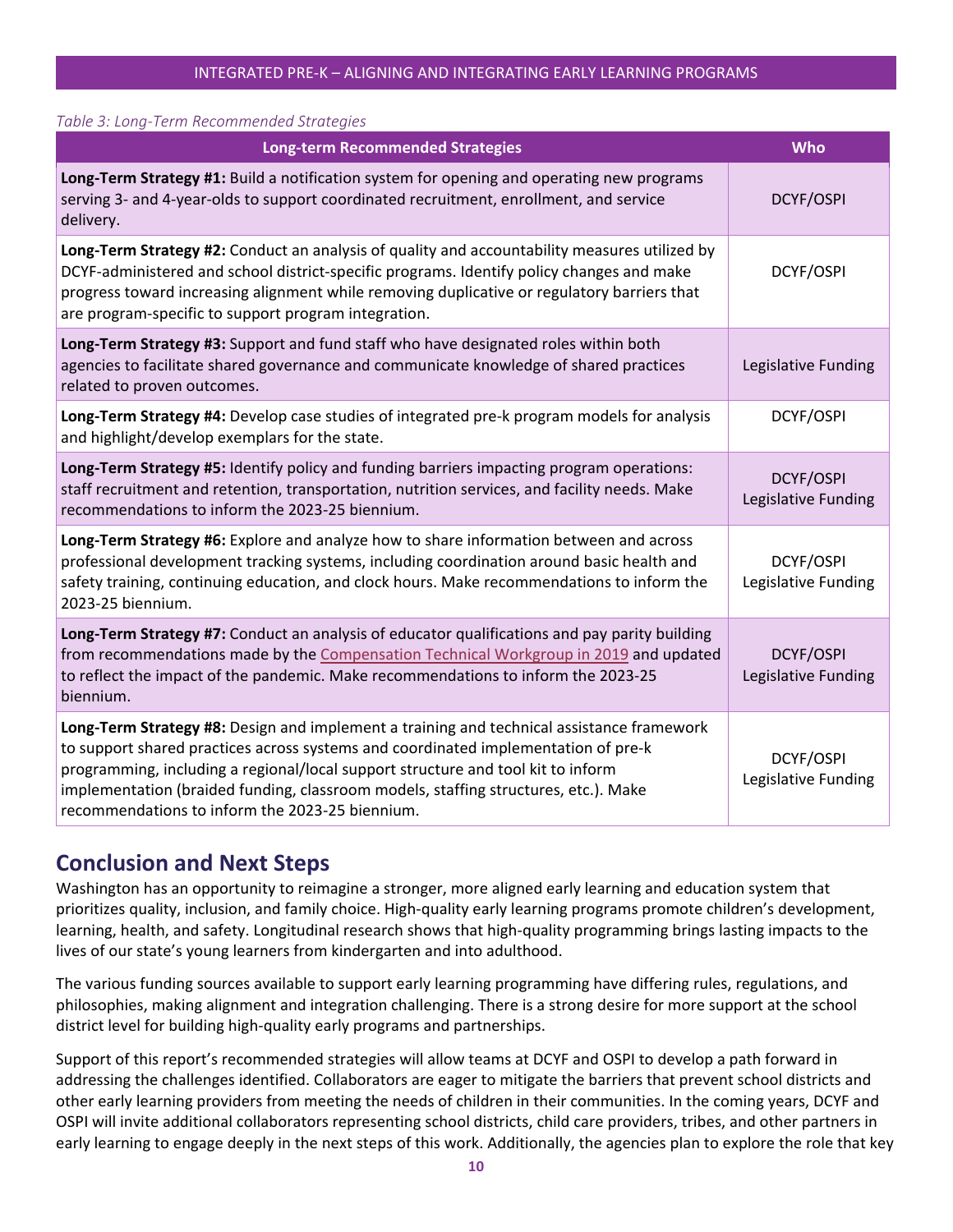systems partners like Washington Communities for Children, Child Care Aware of Washington, and the Educational Service Districts (ESDs) play in strengthening the alignment and integration of early learning programs. We recognize that the COVID-19 pandemic created unanticipated challenges for a robust review of all the requested recommendations, especially around capital needs and the legal analysis of potential issues, including key funding barriers. The 2022 report will include a summary of efficiencies that can be created through agency practice or rule, as well as funding and policy changes needed by the legislature to support these efforts.

This alignment and integration work will bring needed changes to how children and families are served in their communities. Integrated early learning programs can be advanced through a commitment to cross-agency partnerships, well-supported high-quality programming, intentional interagency and community-based collaborations, and future investments. In closing, the data summarized in this report is a call to action for increased collaboration and support for integrated early learning settings.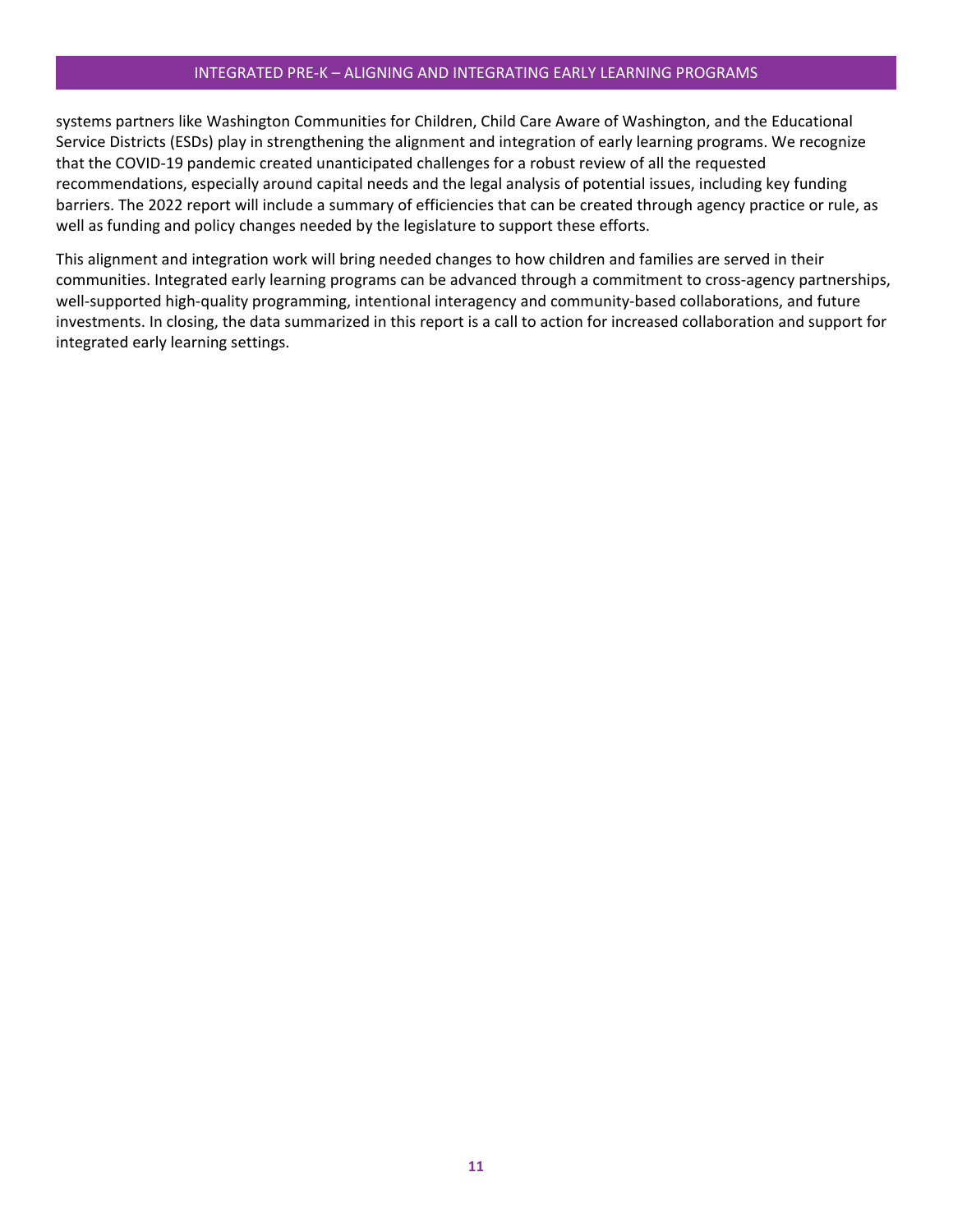## <span id="page-12-0"></span>**Appendix A: Cross-Agency Workgroup Participants**

| <b>ECEAP</b><br><b>Contractor and Staff</b>                                                                                                                                                                                                                                                                     | <b>School District</b><br><b>Site Staff</b>                                                                                                                                                                                                                                     | <b>Other (Advocacy, Community, and/or</b><br><b>District Level Staff)</b>                                                                                                                                                                          |  |
|-----------------------------------------------------------------------------------------------------------------------------------------------------------------------------------------------------------------------------------------------------------------------------------------------------------------|---------------------------------------------------------------------------------------------------------------------------------------------------------------------------------------------------------------------------------------------------------------------------------|----------------------------------------------------------------------------------------------------------------------------------------------------------------------------------------------------------------------------------------------------|--|
| <b>EPIC</b><br>Mamie Barboza, Executive Director<br>Anjelica Torres, Interim ECEAP Director                                                                                                                                                                                                                     |                                                                                                                                                                                                                                                                                 | <b>Yakima School District</b><br>Danielle DeLange Nguyen, Early Learning<br>Director                                                                                                                                                               |  |
| <b>Snohomish County</b><br>Beth Mizell, ECEAP Director                                                                                                                                                                                                                                                          | <b>Silver Lake School</b><br>Monica Kachmarik,<br>Program Manager                                                                                                                                                                                                               | <b>Everett School District</b><br>Anne Arnold, Director of Early Learning                                                                                                                                                                          |  |
| <b>ESD 101</b><br>Sandra Szambelan, Director of Early<br><b>Childhood Services</b>                                                                                                                                                                                                                              | <b>Davenport School District</b><br>Jim Kowalkowski, Superintendent<br>Noelle Carsten, Principal                                                                                                                                                                                |                                                                                                                                                                                                                                                    |  |
| <b>ESD 114</b><br>Kristen Sheridan, Director of Early<br>Learning                                                                                                                                                                                                                                               | <b>North Mason School District</b><br>Thom Worlund, Special Education Director                                                                                                                                                                                                  |                                                                                                                                                                                                                                                    |  |
| <b>Selah School District</b><br>Mary Nelson, ECEAP Director                                                                                                                                                                                                                                                     | <b>Selah School District</b><br>Stephanie Andler, Director of State and Federal Programs<br>Betty Lopez, Executive Director of Special Education                                                                                                                                |                                                                                                                                                                                                                                                    |  |
| <b>Community Colleges of Spokane</b><br>Angela Haberman, Early Learning<br>Coordinator                                                                                                                                                                                                                          | <b>Spokane School District</b><br>Dr. Adam Swinyard, Associate Superintendent of Teaching and Learning<br>Debbie Oakley, Director of Special Programs<br>Becky Ramsey, Director of Special Education<br>Fred Schrumf, Retired Central Office Administrator and Former Principal |                                                                                                                                                                                                                                                    |  |
| <b>ESD 123</b><br>Matt Bona, Executive Director of Early<br>Learning                                                                                                                                                                                                                                            | <b>Walla Walla Center for Children and Families</b><br>Samantha Bowen, Director<br>Wade Smith, Ed.D., Superintendent                                                                                                                                                            |                                                                                                                                                                                                                                                    |  |
| <b>Opportunity Council</b><br>David Webster, EL and Family Services<br>Director<br>Maureen Hodge, Senior Manager                                                                                                                                                                                                | <b>Bellingham School District</b><br>Kristi Dominguez, Executive Director, Teaching and Learning<br>Nina Ballew, PK-3 Early Learning Specialist<br><b>Meridian School District</b>                                                                                              |                                                                                                                                                                                                                                                    |  |
| <b>PSESD</b><br>Talena Dixon, Early Learning Program<br><b>Operation Director</b><br>Courtney O'Catherine, Manager Special<br><b>Services</b><br><b>Franklin Pierce School District</b><br>Carol Miller, Director of Early Learning<br><b>Auburn School District</b><br>Nikki Clemons, Assistant Director of EL | Dawn Christiana, Principal                                                                                                                                                                                                                                                      | <b>WSA (Washington State Association of Head</b><br><b>Start and ECEAP)</b><br>Katy Warren, Deputy Director<br><b>Rural Alliance</b><br><b>Minerva Morales</b><br>Kevin Jacka<br>The Arc of King County<br>Ramona Hattendorf, Director of Advocacy |  |
|                                                                                                                                                                                                                                                                                                                 |                                                                                                                                                                                                                                                                                 |                                                                                                                                                                                                                                                    |  |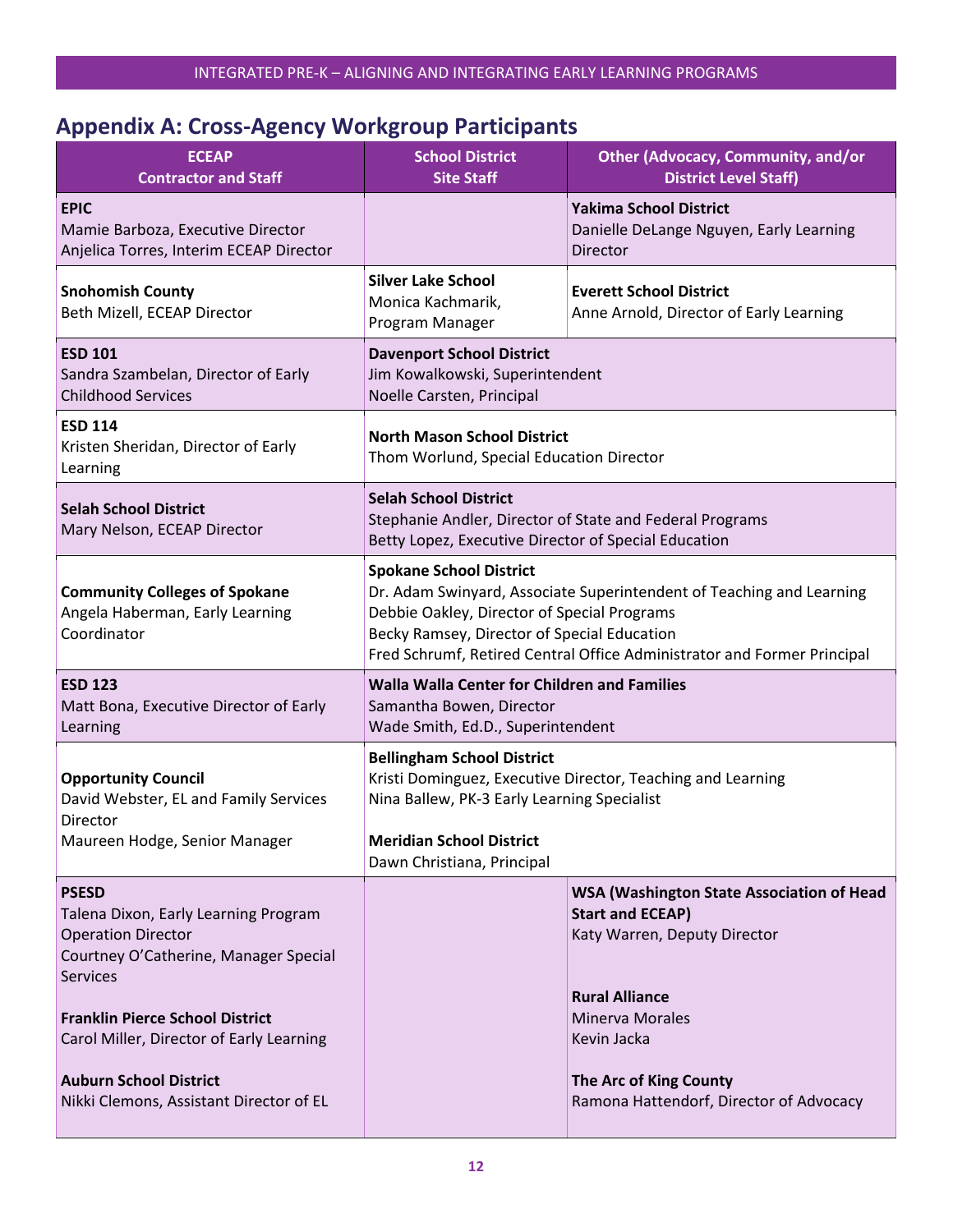| <b>ECEAP</b><br><b>Contractor and Staff</b> | <b>School District</b><br><b>Site Staff</b> | <b>Other (Advocacy, Community, and/or</b><br><b>District Level Staff)</b> |
|---------------------------------------------|---------------------------------------------|---------------------------------------------------------------------------|
| <b>Highline School District</b>             |                                             | <b>Child Care Aware of WA</b>                                             |
| Kimberly Nelson                             |                                             | Sandy Maldonado, Director of Early Learning                               |
| Whitney Sanders, Instructional Coach,       |                                             | Deeann Puffert, CEO                                                       |
| Admin Intern                                |                                             |                                                                           |
|                                             |                                             | <b>Head Start Collaboration Office</b>                                    |
| <b>Issaquah School District</b>             |                                             | Cathy Garland, Head Start Collaboration                                   |
| Nancy Young, Director of Early Learning     |                                             | <b>Office Administrator</b>                                               |
|                                             |                                             |                                                                           |
| <b>Northshore School District</b>           |                                             | <b>Office of Head Start, Region 10</b>                                    |
| Martina Andera, Center Director             |                                             | Kathy Schuknecht, Regional Program                                        |
|                                             |                                             | Manager                                                                   |
| Renton                                      |                                             | Deana Tuttle, Program Specialist                                          |
| Cindy Farnsworth, Principal, Meadow         |                                             |                                                                           |
| <b>Crest ELC</b>                            |                                             | <b>ICF</b>                                                                |
|                                             |                                             | Vanessa Manoa-French, Region 10 Systems                                   |
| <b>Clover Park</b>                          |                                             | Specialist                                                                |
| Jennifer White, Early Learning Program      |                                             |                                                                           |
| Manager                                     |                                             | <b>OSPI</b>                                                               |
|                                             |                                             | Kara Lowe, Oversight Specialist, Charter                                  |
| <b>Tacoma School District</b>               |                                             | <b>School Commission</b>                                                  |
| Michelle Rahl-Lewis, Assistant Director of  |                                             | Gretchen Stahr Breunig, Kindergarten                                      |
| <b>Early Learning</b>                       |                                             | <b>Transition Specialist</b>                                              |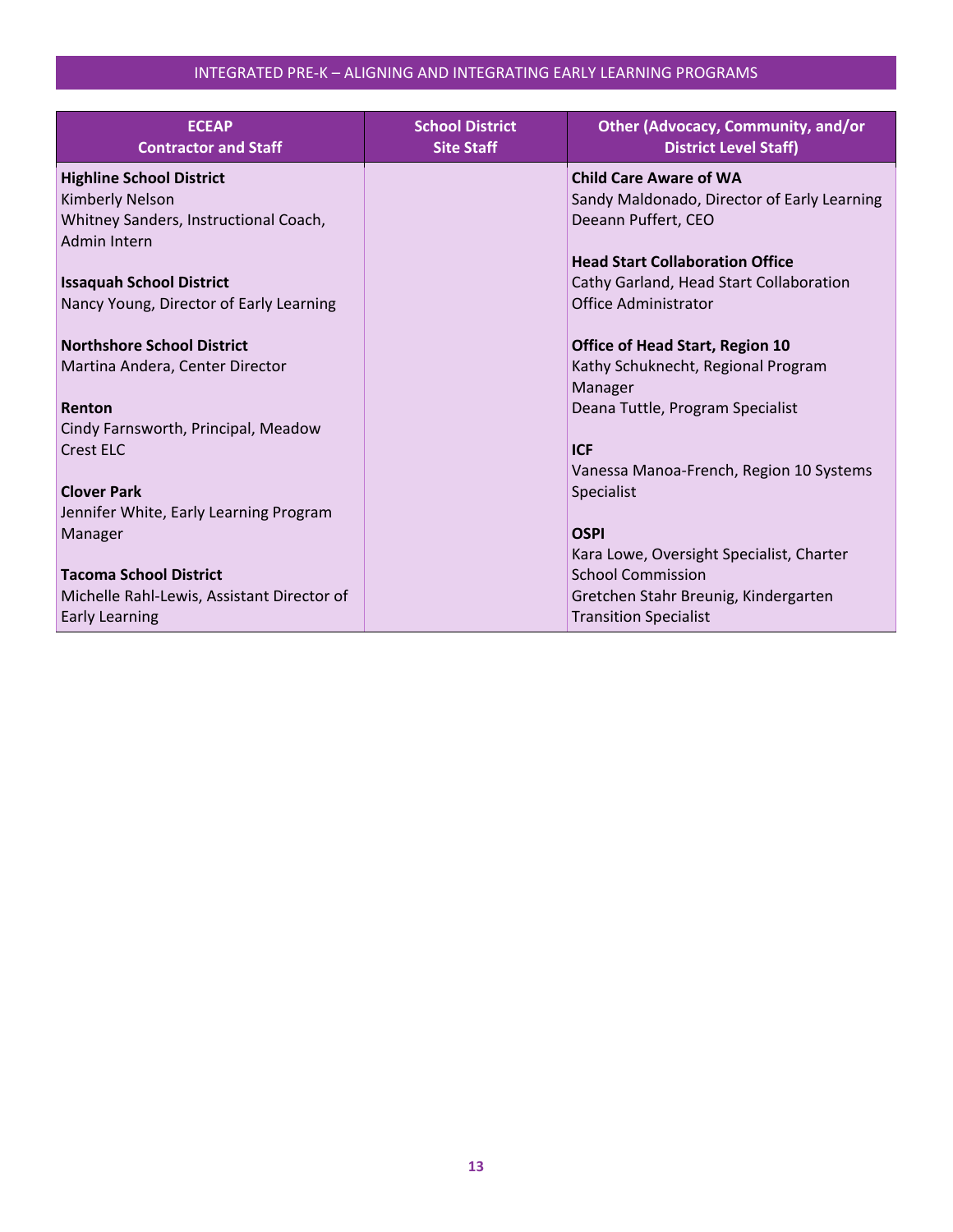### <span id="page-14-0"></span>**Appendix B: Summary of Current Pre-K Programs**

**Early Childhood Education and Assistance Program (ECEAP)** is a state-funded program that provides low-income and other at-risk 3- and 4-year-olds with quality early childhood education. Eligibility for ECEAP is largely determined by the age and poverty level of children. Children must have a family income that is less than or equal to 110% of the federal poverty level, have an IEP for special education, or have other risk factors.

**Head Start** is a U.S. Department of Health and Human Services program that has provided comprehensive early childhood education, health, nutrition, and parent involvement services to low-income children and families since 1965. Head Start programs prepare America's most vulnerable young children to succeed in school and life beyond school. To achieve this, Head Start programs deliver services to children and families in core areas of early learning, health, and family well-being while engaging parents as partners every step of the way.

**Early Head Start** is for pregnant women and children birth to age 3. It promotes healthy prenatal outcomes, enhances the development of infants and toddlers, and promotes healthy family functioning. Children are served in their homes or centers.

**Migrant and Seasonal Head Start** is for pregnant women, and children birth to age 5, in communities with migrant and seasonal workers.

**American Indian and Alaska Native (AIAN) Head Start** serves American Indian and Alaska Native children birth to age 5 and their families. Services are located on or near reservations. Based on the needs of local communities, AIAN Head Start programs offer traditional language and cultural practices to provide high-quality services to young children and their families. AIAN Head Start programs may offer services to children and families who are not enrolled tribal members and over-income families.

**Licensed Child Care and Licensed Family Home** programs participate in Washington's licensing system, which establishes a set of basic standards for child care programs.

- *Licensed Child Care Centers* offer full or part-time care. Children are grouped with others the same age and participate in age-appropriate activities. Smaller centers may have mixed-age groups for parts of the day.
- *Licensed Family Homes* offer full or part-time care in a person's home. Children are in mixed-age groups.

Both programs focus on elements of quality care that include health and safety, learning environments and group size, quality improvement, family relationships and participation, and staff professionalism and training. Built into the focus in quality is participation in DCYF's quality improvement system known as Early Achievers. Costs vary by region.

Tribal CCDF grants support early learning centers and family vouchers for care in centers and family child care homes. Tribes have the option to license their own programs with state certification for payment.

**Early Childhood Special Education- Part B, section 619 of Individuals with Disabilities Education Act (IDEA)** is a federal law directing states' provision of special education and related services to 3- to 5-year-old children with disabilities. Section 619 of IDEA authorizes additional preschool formula grants to states that are eligible for grants under Section 611 of Part B. States are eligible if they make free appropriate public education (FAPE) available to all children with disabilities, ages 3 to 5. All states are currently providing IDEA services to preschool-aged children. Washington school districts have an obligation to provide a continuum of alternative placement options for children with disabilities ages 3 to 5, including general education placements in least restrictive environments (LREs), with typically developing peers. Districts leverage multiple sources of funding, sometimes overseen by different state agencies, to create early childhood programs that include non-disabled peers.

**Transitional Kindergarten** is a kindergarten program for children below the age of 5 who do not have access to highquality early learning experiences before kindergarten. Additionally, school districts screen students to determine whether the child is in need of additional time to develop in a high-quality kindergarten setting. At the time of this report, approximately 31 school districts across the state offered Transitional Kindergarten to 839 children in 2020-21.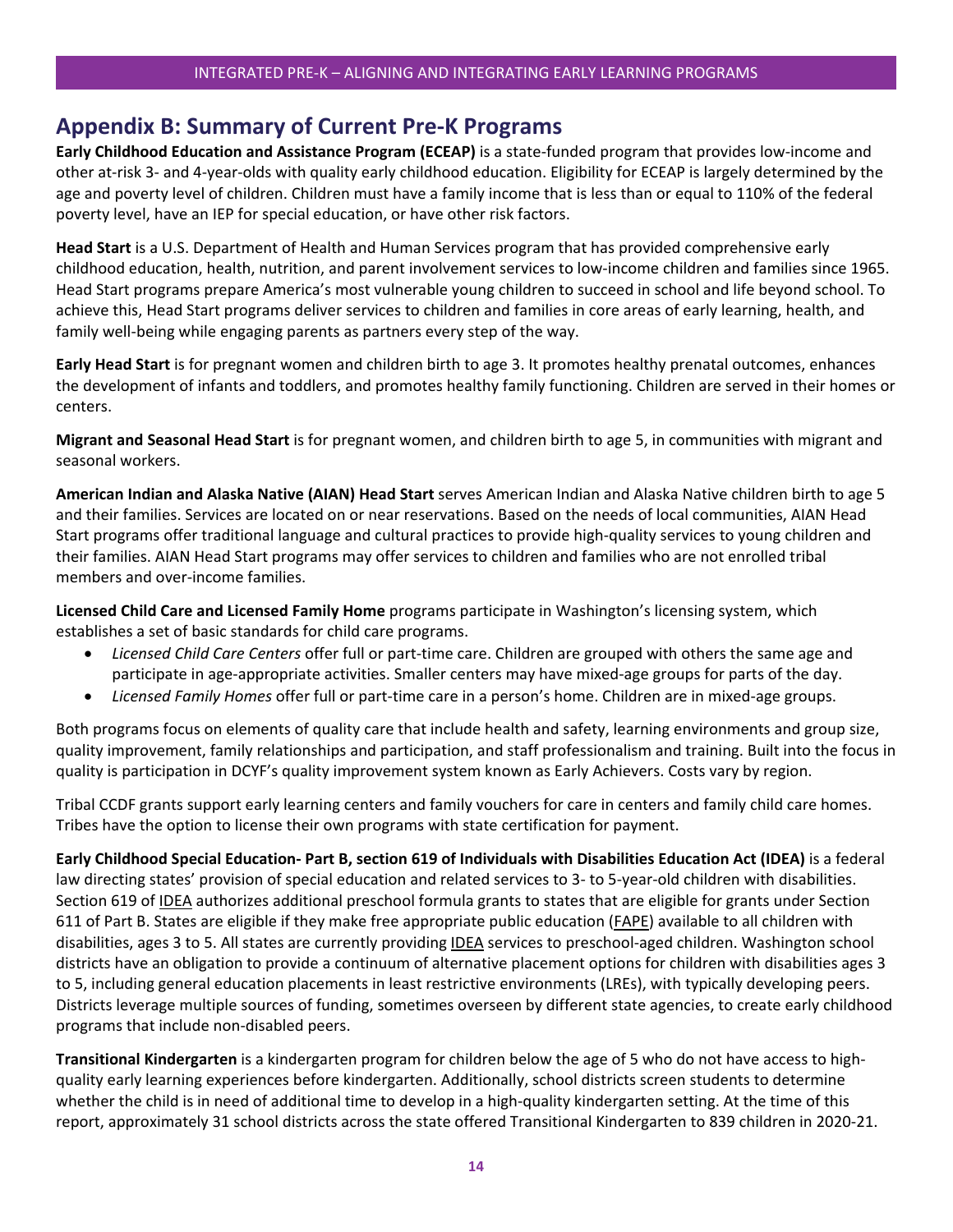The requirements for Transitional Kindergarten are the same as those for regular kindergarten established b[y RCW](https://apps.leg.wa.gov/rcw/default.aspx?cite=28a.150.315)  [28A.150.315.](https://apps.leg.wa.gov/rcw/default.aspx?cite=28a.150.315)

**Title I, Part A for Pre-K** funds can be used to provide high-quality preschool and other early learning programs and activities. If a district chooses to use Title I, Part A funds for early learning activities, those funds can be used at the district level (through a district set-aside) or at the school building level. Preschools are operated at the building level, the LEA level, or in cooperation with community programs. Districts and buildings operating a Title I, Part A preschool must comply with all Title I, Part A program requirements. When Title I, Part A funds are used for preschool programs, that program must meet Head Start education performance standards established under section *641A(a)* of the Head Start Act (*42 U.S.C. 9836a*(*a*)). Those standards can be found in the Head Start Early Learning Outcomes Framework (Ages Birth to 5) (*ESSA, Sec. 1112* (*c*)(*1*)(*G*)).

**Working Connections Child Care (WCCC) subsidy** provides a monthly benefit to families with income at or below 200% of the Federal Poverty Level who are seeking child care. WCCC helps eligible families pay for child care so the parent(s) can participate in activities such as work, training, educational programs and Temporary Assistance for Needy Families (TANF) client activities. Licensed or certified child care providers and Family, Friend, and Neighbor (FFN) providers may be eligible to provide child care paid by WCCC. The majority of subsidized child care is provided by licensed child care centers and family homes.

**Family, Friend, and Neighbor (FFN)** providers include grandparents, aunts and uncles, elders, older siblings, friends, neighbors, and others who help families by providing child care. Both in Washington and around the nation, FFN care is the most common type of child care for infants and toddlers and for school-age children before and after school. FFN providers are unlicensed and not regulated by the state, although some FFN providers can receive child care subsidies for the care they provide.

**License Exempt** programs include those that are engaged primarily in early childhood education with preschool-age children (ages 30 months to 5 years) and in which no child is enrolled on a regular basis for more than four hours per day.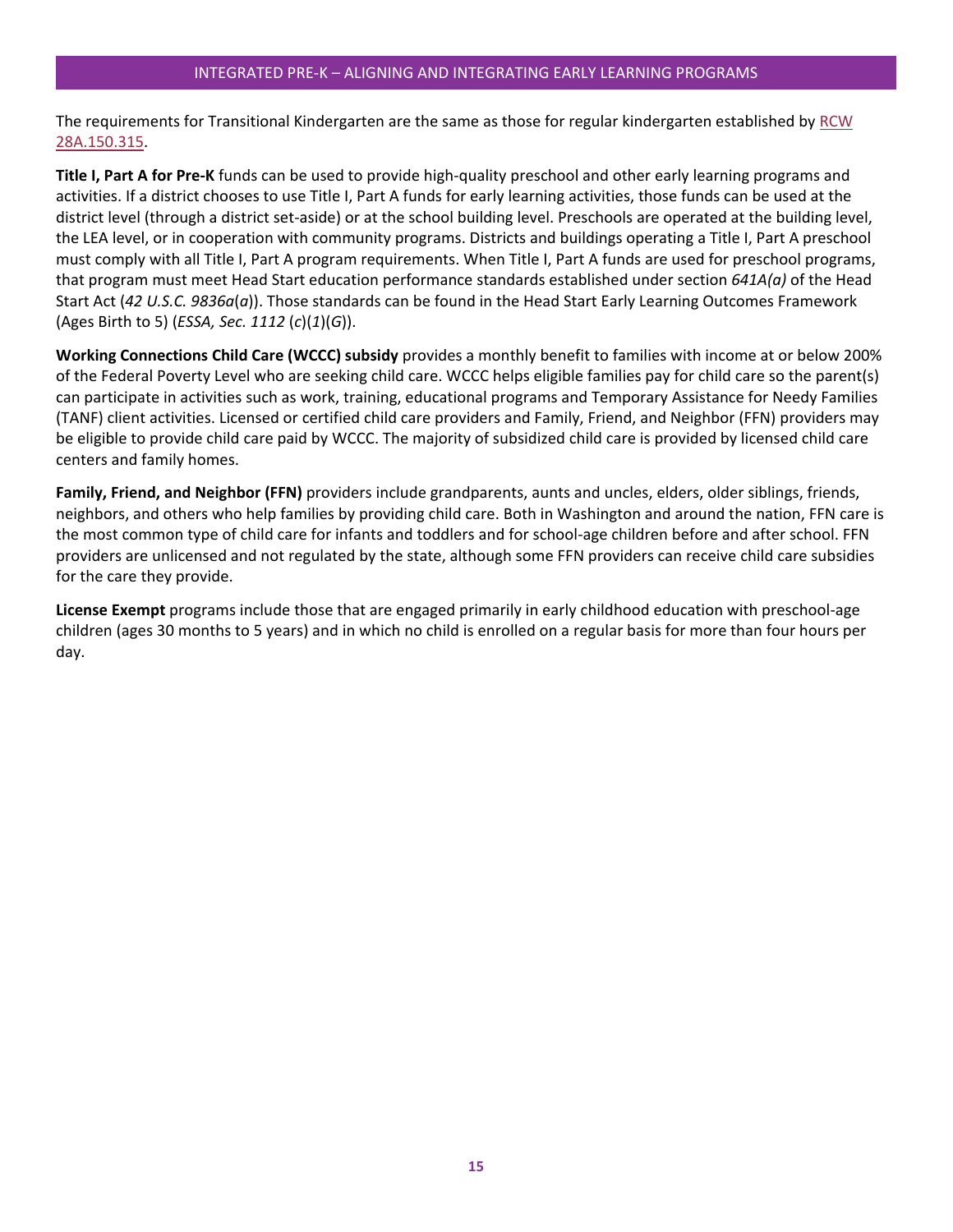### <span id="page-16-0"></span>**Appendix C: Current and Complementary Initiatives**

At the time of the Governor's Directive, current cross-agency work was in motion as part of the Preschool Development Grant Birth through Five (PDG B-5), and work supporting inclusion and inclusionary practices was being done through OSPI activities such as the PreK Inclusion Collaboration Team (PICT) and the Inclusionary Practices Professional Development Project (IPP). These projects were made possible as part of multiple competitive grant processes and state and federal funding, including legislative appropriations. These grants allow for added flexibility and innovation to flourish while supporting necessary systems analysis and promoting change. However, as the majority of early learning funding is dependent on legislation, time and effort must be put forth to apply for and administer funds from federal, local, and private partnership grants.

### **Inclusion and Inclusionary Practices**

Washington State offers preschool services, including special education and related services, to children who are eligible under the Individuals with Disabilities Education Act (IDEA) Part B. Through the program, certificated special education teachers, speech/language pathologists, and other professionals support children in learning skills that prepare them for success in kindergarten and beyond. OSPI Special Education division provides general supervision, including monitoring, of district special education programs. Services offered by each district are determined by the child's IEP team, but in general, the IDEA requires that IEP teams identify the Least Restrictive Environment (LRE) in which the child will receive special education services, with the presumption that every student deserves the opportunity to learn and grow alongside typically developing peers, unless the IEP team determines otherwise.

In 2020, 10,150 children aged 3 to 5 years were found eligible for IDEA Part B, had an IEP, and were enrolled in a preschool program. Based on LRE data submitted to OSPI by districts, most of our state's children with an IEP (ages 3 to 5) are served outside of a regular early childhood program, separate from their typically developing peers. A focus on inclusionary practices as part of alignment and integration is key to increasing access to high-quality, inclusive Pre-K classrooms. Inclusion is the belief that all students have a right to meaningfully participate in the general education setting, both academically and socially. Inclusion is realized when all children, regardless of their designation to receive special education services, are provided with targeted services, supports, and accommodations; allowing them to learn in the general education classroom, interact with peers, and engage in the activities and curriculum.

In April 2009, a [Joint Position Statement](https://static.parastorage.com/services/wix-labs-pdf-viewer-statics/1.33.0/libs/pdfjs/web/viewer.html?file=https://media.wix.com/ugd/e37417_1b9f7e7353c74e83ad0980b668e07b00.pdf) of the National Division for Early Childhood (DEC) and the National Association for the Education of Young Children (NAEYC) on Early Childhood Inclusion was released. They boldly define early childhood inclusion: "Early childhood inclusion embodies the values, policies, and practices that support the right of every infant and young child and his or her family, regardless of ability, to participate in a broad range of activities and contexts as full members of families, communities, and society. The desired results of inclusive experiences for children with and without disabilities and their families include a sense of belonging and membership, positive social relationships and friendships, and development and learning to reach their full potential. The defining features of inclusion that can be used to identify high quality early childhood programs and services are access, participation, and supports."

Throughout the state, OSPI initiatives like the Preschool Inclusion Champions Network (PIC) and the Washington Pyramid Model Initiative (WA PM), are beginning to pave the way to create responsive systems and collaborative partnerships that will increase access to high quality, inclusive classrooms. Both agencies are in the early planning stages of an ECEAP & Developmental Preschool Integrated Programming pilot, which will be connected to OSPI's Special Education State Systemic Improvement Plan (SSIP) -B17. Merging DCYF agency recommendations with technical assistance available through the Early Childhood Technical Assistance Center (ECTA), National Center for Pyramid Model Innovations (NCPMI), TIES Center, and others, will enable a significant opportunity to affect the way programs deliver high quality, inclusive Pre-K experiences to all children in the state, regardless of services delivered through DCYF contract providers and OSPI/school districts as a united team.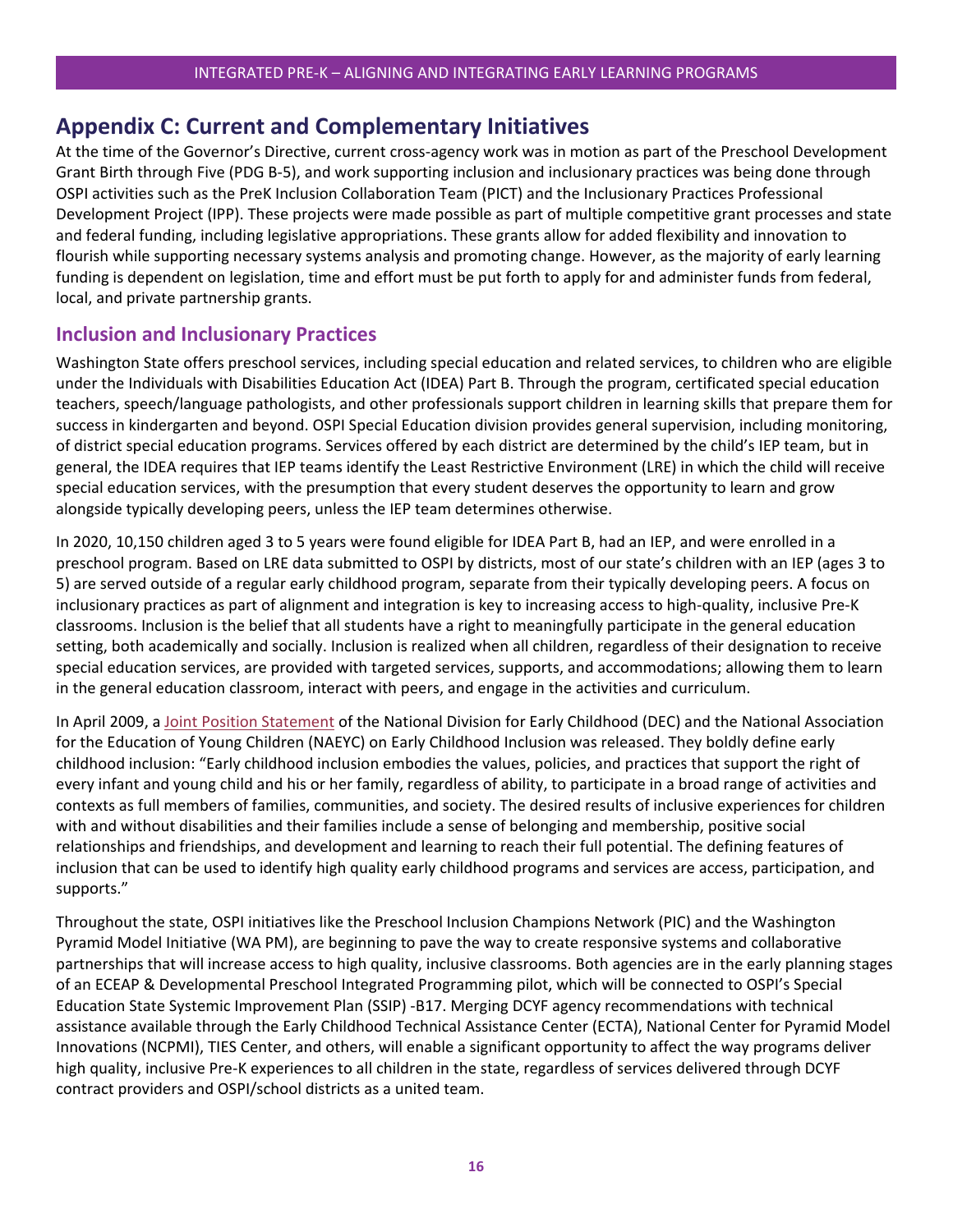### **Preschool Development Grant Birth through Five**

In December 2018, DCYF was awarded a competitive Preschool Development Grant Birth through Five (PDG B-5) federal planning grant designed to improve states' early childhood systems by building upon existing federal, state, and local early care and learning investments. The grant supported a focus on five major activities, including:

- 1. Aligning existing programs.
- 2. Maximizing parental choice.
- 3. Building on the success of existing programs.
- 4. Fostering partnerships among collaborators.
- 5. Leveraging data for continued improvement.

This funding offered DCYF unique opportunities to consider the full range of programs, services, and funding streams in Washington that support children birth through age 5 and their families and provided an opportunity to improve upon current systems. Additionally, this grant has funded the [Statewide Early Learning Coordination Plan,](https://dcyf.wa.gov/news/comments-needed-statewide-early-learning-coordination-plan) which replaces the state Early Learning Plan that was to sunset in 2020. One year later in December 2019, Washington was one of 20 states to receive additional grant funds as part of a three-year renewal grant.

The PDG grant supports an Interagency Agreement between DCYF and OSPI to has also allowed for work around strengthening transitions from preschool to kindergarten. The PDG Strengthening Transitions work began as an effort to understand what transition practices exist across Washington. Research and reporting from the initial year of the PDG culminated in a published report, Successes and Challenges of Early Learning Transitions in Washington as well as a Data Brief and Seeds of Inspiration, a deeper look at specific transitions approaches from communities across the state.

Implementation of the Strengthening Transitions project was informed by the research of current practices and barriers to effective transitions with a focus on culturally specific groups – especially those furthest from educational justice. In collaboration with the Office of Head Start, the 100 Schools Reach initiative is an opportunity for cross-sector teams to co-design transition approaches that fit the needs of their individual community. Transitional Kindergarten – Partners in Transition is a grant-funded project that supports school districts to plan and implement Transitional Kindergarten with strategic support in curriculum, classroom setup, and professional development. The second round of these grants runs through December 2021. Lastly, the PDG transitions leadership team is working with trusted partners to develop a series of listening sessions to learn from families' lived experiences with children's transitions.

#### **Partnership for Preschool Improvement (PPI)**

In 2018, DCYF was awarded the [Partnership for Preschool Improvement \(PPI\)](https://www.dcyf.wa.gov/sites/default/files/pdf/eceap/PPIsummary.pdf) grant from the Gates Foundation. This grant has supported multiple agency activities and has created an opportunity for DCYF and OSPI to establish a workgroup called the Pre-K Inclusion Collaboration Team (PICT). OSPI, DCYF, ECEAP, and the Head Start Collaboration Office partner to build capacity for high-quality, inclusive classrooms. More information about PICT is highlighted below.

### **Tribal Child Care & Development Fund (CCDF)**

Tribal Child Care and Development Fund administrators work each day to ensure that the children and families in tribal communities have the child care services that best meet their needs. The Child Care and Development Fund (CCDF), a Federal block grant for States, Tribes, and Territories, is a key resource to help increase the availability, affordability, and quality of child care services. With Child Care and Development Funds, tribal CCDF administrators can support lowincome families, families receiving temporary public assistance, and those transitioning from public assistance in obtaining child care services so they may work, attend training, or participate in educational activities.

The Office of Child Care, Administration for Children and Families (ACF), U.S. Department of Health and Human Services (HHS) administers CCDF at the federal level, providing support and guidance to CCDF grantees in designing child care subsidy programs that are child-focused, family-friendly, and fair to providers. These child care subsidy programs serve children birth through age 12 through all sectors of the early childhood and school-age field. OCC's aim is to integrate child development goals and family self-sufficiency goals in order to promote increased stability and higher quality services that lead to improved child and family outcomes.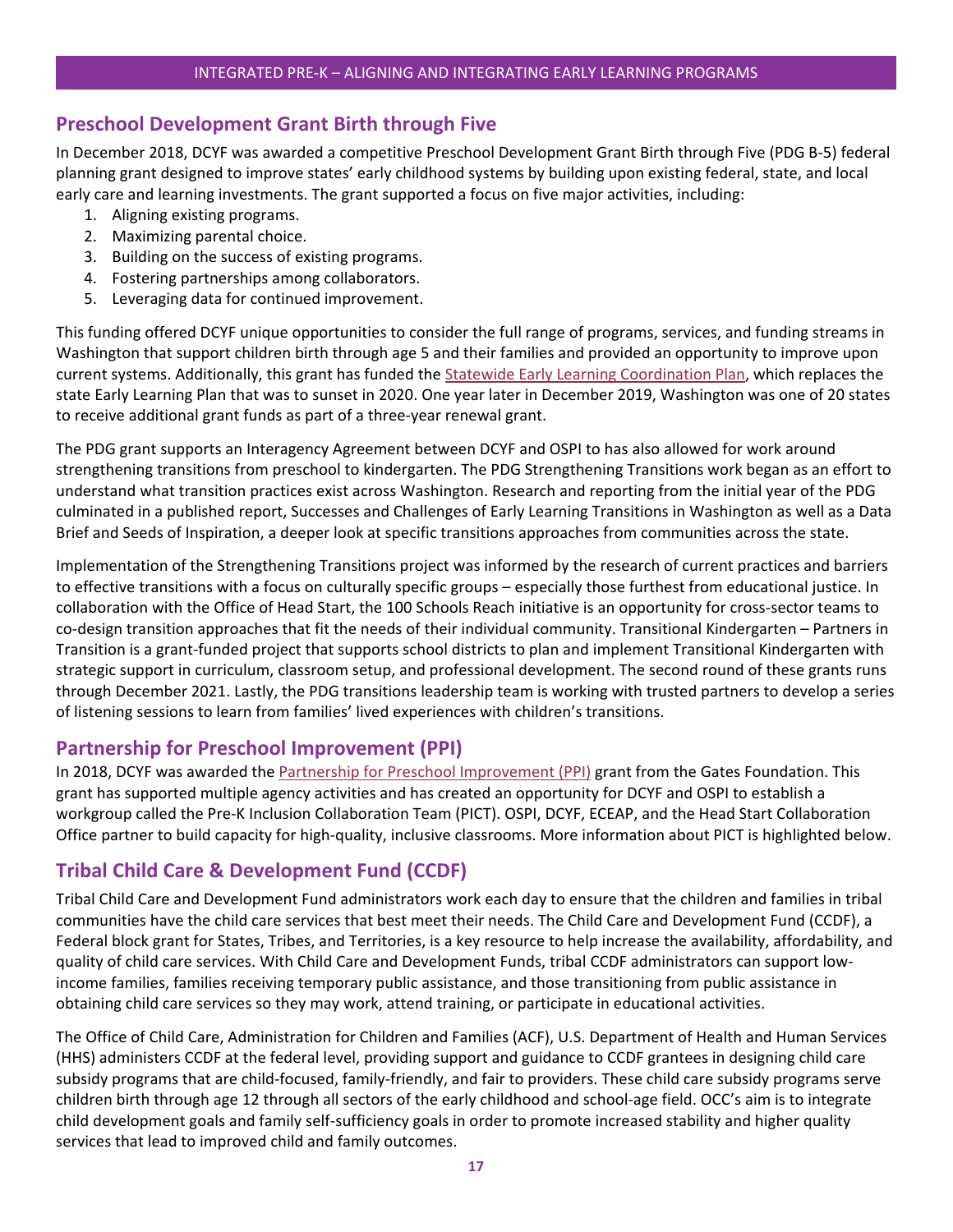In order to qualify for CCDF funds, tribes must be Federally recognized, and the tribal population must include at least 50 children under age 13 living on or near the reservation or service area (the reservation requirement does not apply to tribes in Alaska, California, and Oklahoma). A tribe with fewer than 50 children under age 13 may participate in a consortium of eligible tribes. Tribal grantees must designate a Lead Agency to apply for funding and be accountable for administering the CCDF program. Within the broad framework of federal regulations governing the CCDF program, the Tribal Lead Agency has considerable flexibility in administering and implementing the child care program, determining the basic use of the funds, and identifying spending priorities based on the unique and specific needs of the Indian children and families in the tribal community

### **Tribal Early Learning initiative (TELI)**

The Tribal Early Learning Initiative (TELI) is a partnership between ACF and American Indian tribes with Head Start/Early Head Start, Child Care Development Fund, and Tribal Maternal, Infant, and Early Childhood Home Visiting programs. The purposes of the TELI are to:

- Support tribes to coordinate tribal early learning and development programs.
- Create and support seamless, high-quality early-childhood system.
- Raise the quality of services to children and families across the pregnancy-to-kindergarten entry continuum.
- Identify and break down barriers to collaboration and systems improvement.

ACF works closely with the TELI tribes to identify obstacles to collaboration and systems improvement, and to help them develop and carry out strategies that are in line with tribal community values, traditions, and priorities. ACF also hopes that the TELI tribes will serve as models for other tribes and communities that are trying to work across traditionally siloed programs to build stronger early childhood systems to support their youngest and most vulnerable citizens.

### **Research to Action – PreK Inclusion Champions Network (PIC)**

The purpose of the Research to Action: Preschool (PreK) Inclusion Champions Network is to make available small awards to the special education divisions within Educational Services Districts (ESDs) and local school districts across Washington state to support an early learning system that enables state, tribal, district, and community partners to collaboratively create integrated classrooms that serve children, 3-5 years of age and varying socioeconomic backgrounds, abilities, races, and/or cultures. The PreK Inclusion Champions Network (approximately 60+ participating local school districts) is committed to leveraging the impact that regional leaders, district, and community-based champions have on promoting inclusionary placement options for preschoolers with disabilities to deepen their collective experience using research to resolve prominent and relevant inclusionary policy and practice challenges.

ESD leads work with teams of PreK Inclusion Champions and community-based partners that represent a cross-sector learning community aligning early childhood and K-12 systems. Project activities include:

- 1. Removing barriers created using multiple funding sources, policies, and regulations;
- 2. Ensuring adequate placement options and access to a typical early childhood program with nondisabled peers for students with disabilities; and
- 3. Creating greater alignment among programs; coordinated recruitment and enrollment, curriculum, and quality.

Additionally, OSPI has partnered with the University of Washington Haring Center for Inclusive Education to create Early Childhood Special Education [demonstration sites](https://www.k12.wa.us/policy-funding/special-education-funding-and-finance/inclusionary-practices-professional-development-project/professional-development) highlighting best practices in inclusive education across the state.

For more information, visit the OSPI Early Childhood Special Educatio[n webpage](https://www.k12.wa.us/student-success/special-education/early-childhood-special-education) to review the ECSE Initiatives Summary [One Pager](https://www.k12.wa.us/sites/default/files/public/specialed/earlychildhood/pubdocs/ECSE-Initiatives-Final.pdf) and th[e ECSE Initiative Activity Map](https://experience.arcgis.com/experience/42e3886ebbba45aba734a384b5452fa1/page/page_0/?data_id=dataSource_6-WAOFM_SAEP_Population_Estimates_WFL1_5920%3A22) to learn which local districts and Educational Service Districts (ESDs) are engaging the projects described above.

### **Washington Pyramid Model**

Washington state was awarded the National Center for Pyramid Model Innovations (NCPMI) Intensive Technical Assistance Grant in January 2019, which resulted in the development of what is now known as Washington Pyramid Model (WAPM). WAPM supports the development of [Multi-Tiered System of Supports](https://www.k12.wa.us/student-success/support-programs/multi-tiered-system-supports-mtss) (MTSS) structures across grade